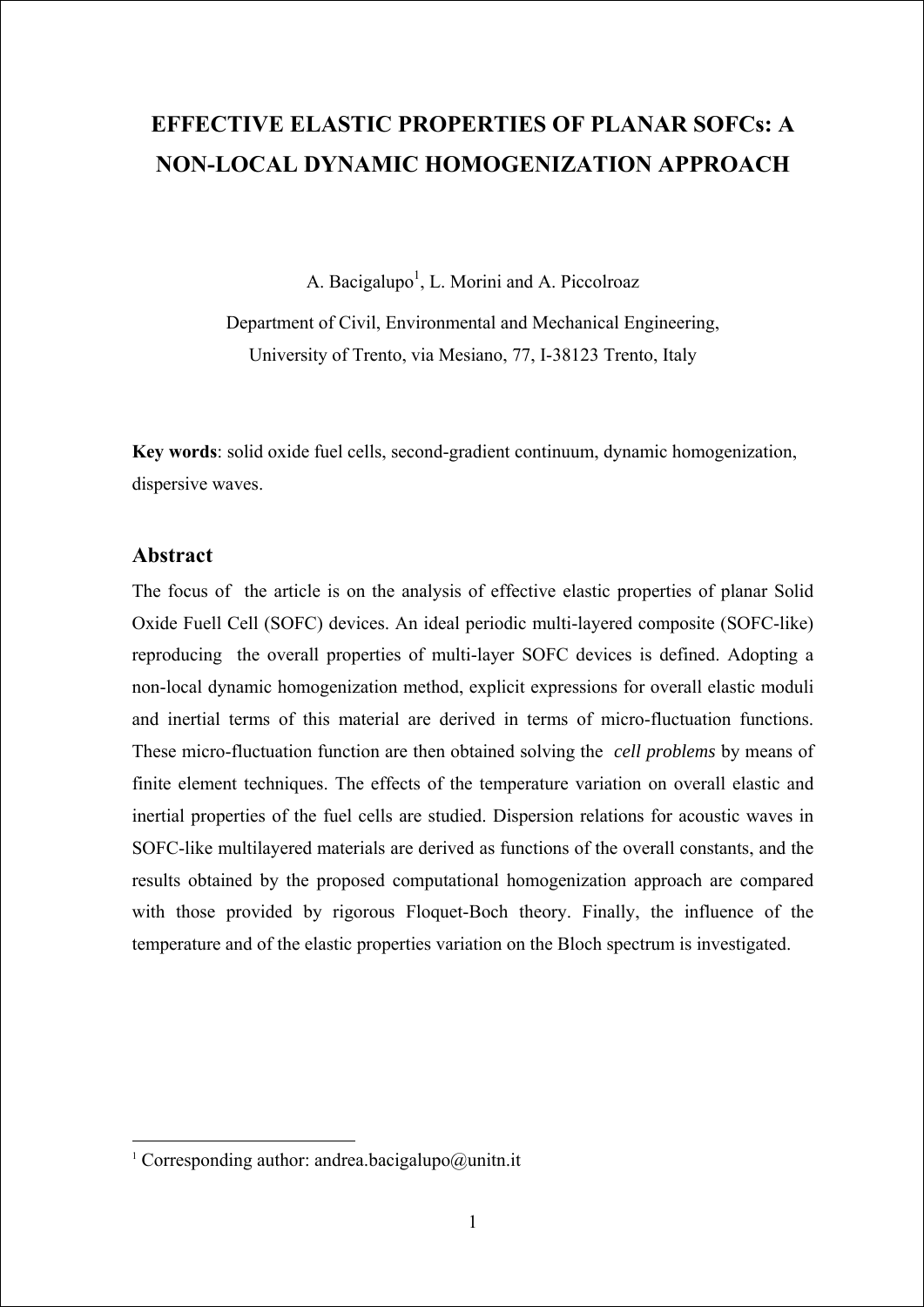## **1. Introduction**

Fuell cells are one of most promising small-scale power generation systems which can play an important role in meeting the increasing global demand of renewable energy. These devices convert the chemical energy of fuels directly into electrical energy achieving an high energy conversion efficiency (50-60%).

In solid oxide fuel cells (SOFC), a layer of doped ceramic materials is used as electrolyte. The solid-state electrolyte is sandwiched between two high-temperature endurable porous-media electrodes (Bove and Ubertini, 2008). The choice of the materials for these components depends on the operating temperature, typically included in the range 600–1000°C (Pitakthapanaphong and Busso, 2005), and a detailed review of the most commonly used options in SOFC fabrication and their operative implications is reported in Zhu and Deevi, 2003, Brandon and Brett, 2006.

 The operating principle of SOFC devices is analogous to that of lithium ions battery (Hajimolana *et al.* 2011): the oxidant (oxygen) is supplied to the cathode, where it receives electrons from an extern electrical circuit and then reduces to oxygen ions. The oxygen ions pass through the electrolyte and reach the anode surface where they combine with the  $H<sub>2</sub>$  fuel and form water. The recombination reactions generate electrons which travel through the circuit providing electrical current. The single cells composed by anode, electrolyte and cathode are provided of conducting interconnections on each side (see Figure 1.a) and stacked together to produce enough voltage for practical use. A scheme of multi-layer SOFC device is reported in Figure 1.b.



Figure 1. (a) planar solid oxide fuel cell (SOFC); (b) Schematic multi-layer SOFC device.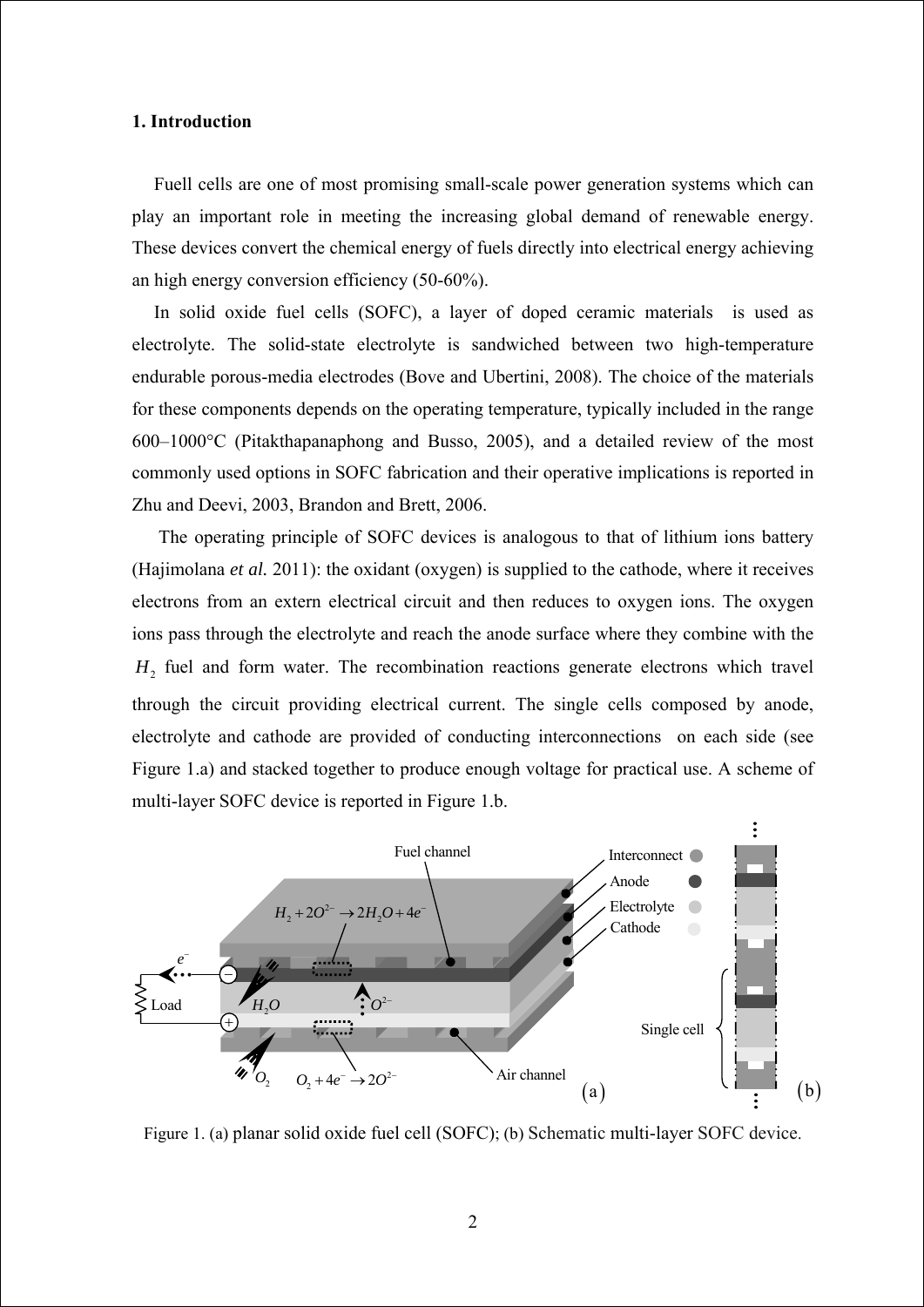Due to the high operating temperature, the SOFC components are subject to severe thermomechanical stresses which can cause damage and crack formation compromising the performance of the devices in terms of power generation and energy conversion efficiency (Atkinson and Sun, 2007, Kuebler *et al.*, 2010). Modelling the mechanical properties of solid oxide fuell cells represent a crucial issue in order to predict these phenomena and then to ensure the successful manufacture and reliability of the system. Despite this, most of the work in this field has been concentrated on the electrochemical rather than the mechanical aspects of the SOFC materials (Kakac *et al.*, 2007, Colpan *et al.*, 2008). Relatively few studies on the mechanical behaviour and failures of the SOFC components have been performed. Most of them regard the mechanical properties of individual materials that constitute the SOFC rather than the overall behaviour of the multi-layered structure. To the author's knowledge, a rigorous quantitative study regarding the overall elastic and inertial properties of the multi-layered SOFC is still unknown in literature.

 The principal aim of this paper is to provide exact analytical expressions to estimate the overall elastic moduli and inertial terms of multi-layered SOFC devices. With this purpose, an ideal periodic multi-layered composite (SOFC-like) reproducing the overall properties of multi-layer SOFC reported in Figure1 is introduced in the paper.

The static and dynamic properties of composite materials having periodic microstructure, such as SOFC-like media here introduced, have been intensively studied by means of multi-scale approaches (Kim et al., 2009, Salvadori et al., 2014). Indeed, in order to obtain a synthetic mechanical description of periodic materials it is necessary to consider different scales of observation introducing homogenization techniques. These approaches associate to the considered heterogeneous material at the micro-scale, described by a standard Cauchy continuum, an equivalent homogenous medium at the macro-scale. The behaviour of the equivalent macroscopic material can be described by means of a first order continuum or alternatively a non-local medium (see Bakhvalov and Panasenko, 1984).

 In the cases where the size of the microstructural components is not negligible with respect to the structural dimension, as for the considered SOFC-like periodic medium, the standard approach based on first order homogenization may present some disadvantages. Generalized continua such as multipolar (second gradient, e.g. Smyshlyaev and Cherednichenko, 2000, Bacigalupo and Gambarotta, 2013a, Bacca *et al.* 2013a,b,c, among

3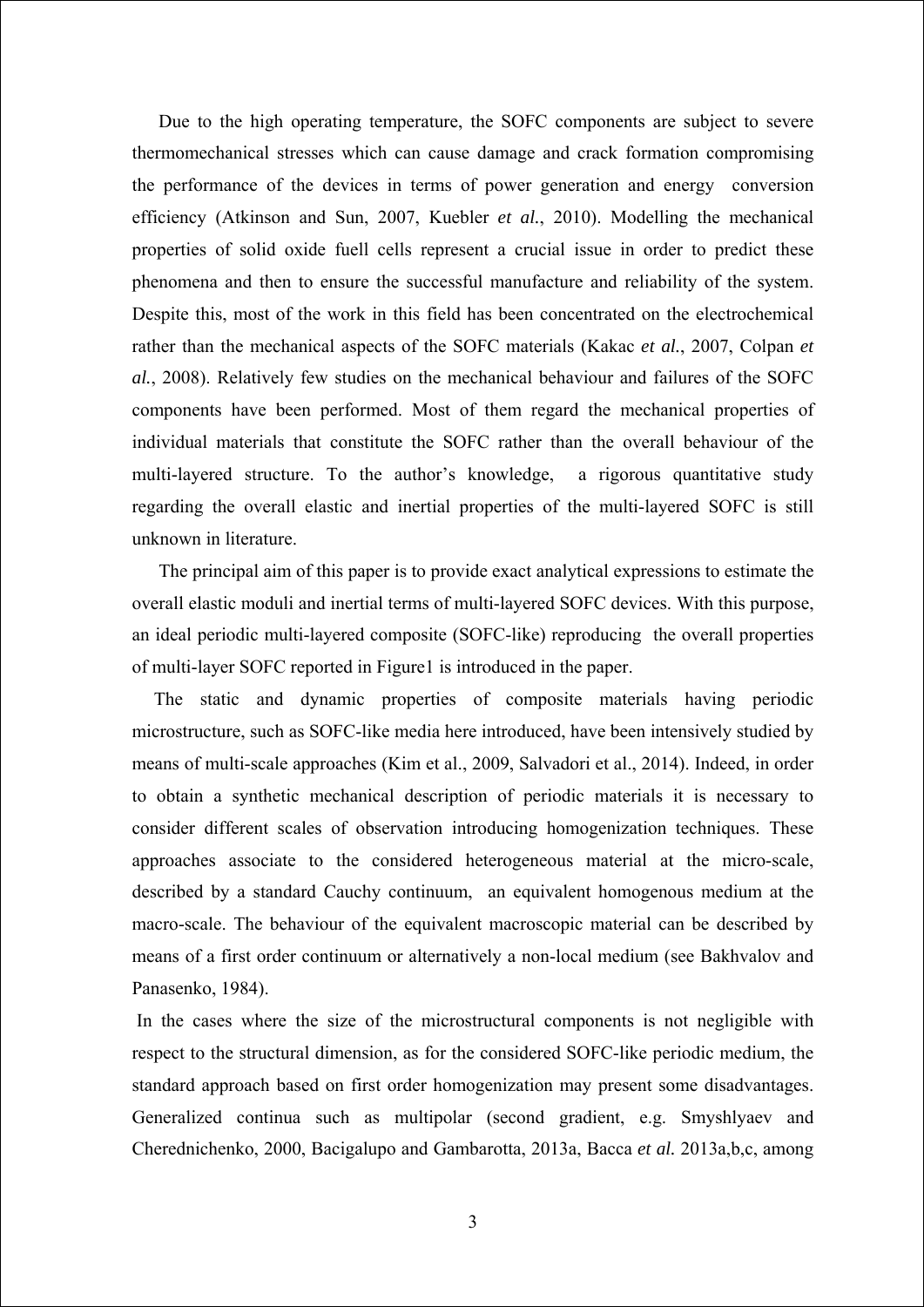the others), micromorphic (Cosserat, e.g. Forest and Sab 1998, Forest and Trinh, 2011, De Bellis and Adessi, 2011, Adessi *et al.* 2013, among the others) and structured deformations (Deseri and Owen, 2003, 2010) continua may provide better results by introducing characteristic lengths in the constitutive model. Moreover, spatial and temporal multiscale asymptotic homogenization techniques can be successfully used to perform both static and dynamic thermo-mechanical analysis in heterogeneous multiphase materials (Zhang *et al.*, 2007, Kanoute et al., 2009, Schrefler *et al.*, 2011).

In order to estimate overall elastic moduli together with global inertial constants, in this work the introduced periodic SOFC-like material is treated by means of the non-local dynamic homogenization approach developed in Bacigalupo and Gambarotta, 2013b and Bacigalupo, 2014. This method allows us to derive the exact expressions for overall elastic and inertial constants taking into account characteristic size effects and dispersion induced by microstructure.

The homogenization results are used to study the effects of the temperature variation on overall elastic and inertial properties of the SOFC. These effects are of particular relevance in order to predict the behaviour of the devices subject to both room temperature and high operative temperature. Moreover, analytic dispersion functions for the acoustic waves are determined using the overall constants derived by homogenization procedure, and the effect of the temperature on waves propagation is also analyzed. The obtained results have been compared with those provided by rigorous Floquet-Bloch theory; a few notes are reported in Appendix B of the paper. Floquet-Bloch approach is also adopted to estimate the influence of the temperature on the high frequency propagation branches which cannot be determined by means of standard homogenization procedures. The variation of the Bloch spectrum caused by lacking of centro-symmetry in the periodic cell due to different elastic properties of the anode and the cathode is analyzed and its physical implications are discussed in details.

The article is organized as follows: in Section 2, the geometry of the idealized periodic SOFC-like material is illustrated, the local equation of motion describing the microdisplacement, micro-strain and micro-stress fields is introduced., and the macroscopic quantities characterizing the second gradient equivalent continuum are defined.

Exact expressions for the overall elastic moduli and inertial terms are obtaind by means of dynamic homogenization procedure in Section 3. In the same Section, analytical dispersion relations for acoustic waves in the equivalent second gradient material are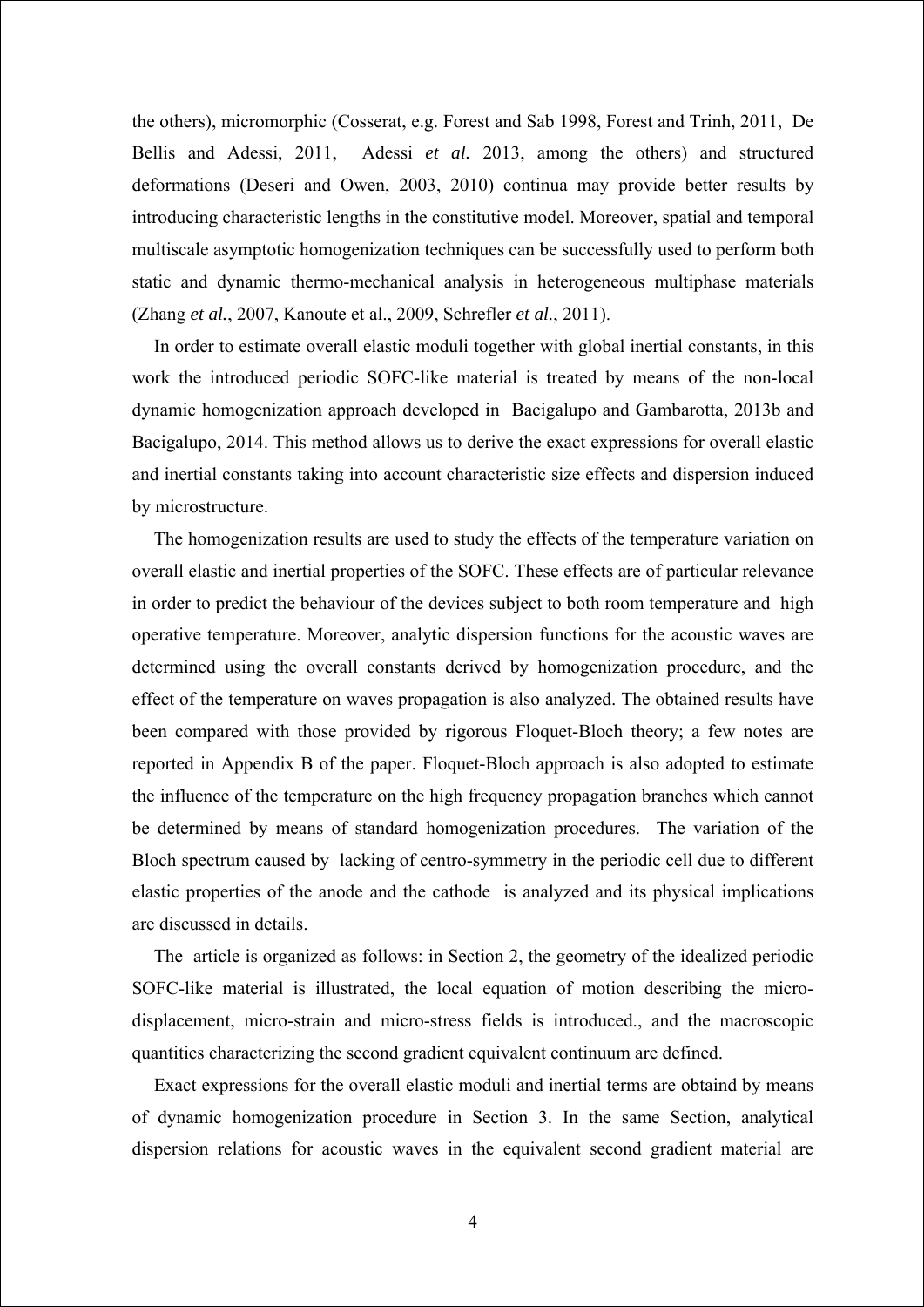derived. The acoustic wave propagation in SOFC-like materials is studied in Section 4. As just anticipated, the results obtained using the homogenization approach is tested by means of a comparison with Floquet-Bloch theory. Finally, a critical discussion about the obtained results is reported together with conclusions in Section 5.

### **2. Multi-scale modelling of periodic materials**

Let us consider a multi-layered composite (planar SOFC-like) having periodic microstructure as shown in Figure 2.a and subject to small strains; each of its constituent elements is modelled as an elastic Cauchy continuum (non-linear constitutive equations may be considered if incremental approaches are adopted). The material point is identified by vector position  $\mathbf{x} = x_1 \mathbf{e}_1 + x_2 \mathbf{e}_2$  referred to a system of coordinates with origin at point O and orthogonal base  $(e_1, e_2)$ . The periodic material is fully characterized by the periodic cell  $\mathcal{A} = [0, \varepsilon] \times [0, \delta \varepsilon]$  with characteristic size  $\varepsilon$  shown in Figure 2.b, which is spanned by the two independent orthogonal vectors  $\mathbf{v}_1 = d_1 \mathbf{e}_1 = \varepsilon \mathbf{e}_1$ ,  $\mathbf{v}_2 = d_2 \mathbf{e}_2 = \delta \varepsilon \mathbf{e}_2$ . Accordingly,  $\mathcal{A}$  is the elementary cell period of both the micro-elasticity tensor  $\mathbb{C}^{m,\varepsilon}(\mathbf{x})$  and the mass density  $\rho^{\varepsilon}(x)$  with defined as: i.e.  $\mathbb{C}^{m,\varepsilon}(x+v_i) = \mathbb{C}^{m,\varepsilon}(x)$ ,  $\rho^{\varepsilon}(x+v_i) = \rho^{\varepsilon}(x)$ ,  $i=1,2$ ,  $\forall x \in \mathcal{A}$  (they are commonly denoted as  $\mathcal{A}$ -periodic function). This suggests to consider a unit cell  $Q = [0,1] \times [0,\delta]$  that reproduces the periodic microstructure by rescaling with the small parameter  $\varepsilon$  such that the two distinct scales are represented by the macroscopic (slow) variables  $\mathbf{x} \in \mathcal{A}$  and the microscopic (fast) variable  $\xi = \mathbf{x}/\varepsilon \in \mathcal{Q}$ . The mapping of both the elasticity tensor and of the mass density may be defined on *Q* as follows:  $\mathbb{C}^{m,\varepsilon}$  (**x**) =  $\mathbb{C}^m$  ( $\xi = \mathbf{x}/\varepsilon$ ),  $\rho^{\varepsilon}(\mathbf{x}) = \rho(\xi = \mathbf{x}/\varepsilon)$ , respectively.

The micro-displacement  $\mathbf{u}(\mathbf{x},t)$  is considered together with the corresponding microstrain tensor  $\mathbf{\varepsilon}(\mathbf{x},t) = sym \nabla \mathbf{u}(\mathbf{x},t)$  and the micro-stress tensor  $\mathbf{\sigma}(\mathbf{x},t) = \mathbb{C}^m \left(\frac{\mathbf{x}}{\varepsilon}\right) \mathbf{\varepsilon}(\mathbf{x},t)$ which has to satisfy the local equation of motion  $\nabla \cdot \sigma(\mathbf{x}, t) = \rho \left( \frac{\Delta}{\varepsilon} \right) \mathbf{u}(\mathbf{x}, t) - \mathbf{f}(\mathbf{x}, t)$  $\nabla \cdot \sigma(\mathbf{x}, t) = \rho\left(\frac{\mathbf{x}}{\varepsilon}\right) \ddot{\mathbf{u}}(\mathbf{x}, t) - \mathbf{f}(\mathbf{x}, t)$  where  $f(x,t)$  is the body force depending on the slow variable. The resulting set of partial differential equations is written in the form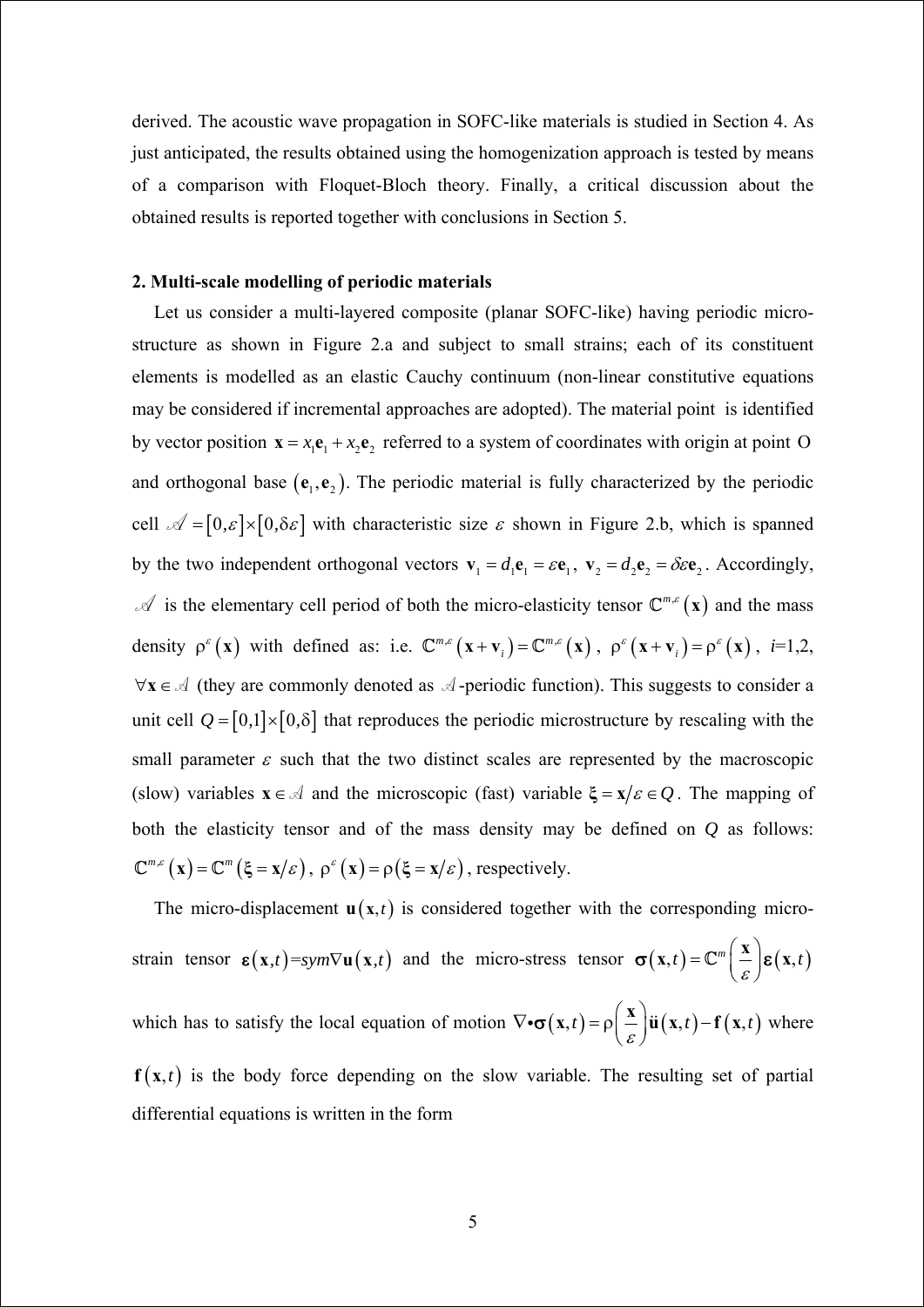$$
\nabla \bullet \left( \mathbb{C}^m \left( \frac{\mathbf{x}}{\varepsilon} \right) \nabla \mathbf{u} \left( \mathbf{x}, t \right) \right) = \rho \left( \frac{\mathbf{x}}{\varepsilon} \right) \ddot{\mathbf{u}} \left( \mathbf{x}, t \right) - \mathbf{f} \left( \mathbf{x}, t \right) , \qquad (1)
$$

and then the displacement may be seen in the classical form  $\mathbf{u} \left( \mathbf{x}, \xi = \frac{\mathbf{x}}{\varepsilon}, t \right)$  as a function of both the slow and the fast variable (the elasticity tensor has the property  $\mathbb{C}^m \mathbb{Z} = \mathbb{C}^m$ sym $\mathbb{Z}, \forall \mathbb{Z}$ ).



Figure 2. (a) planar SOFC-like with periodic micro-structure; (b) Periodic cell  $\mathcal A$  and periodicity vectors.

 The solution of this fine-scale problem is computationally very expensive and provides too detailed results to be of practical use, so that it is convenient to replace the heterogeneous model with an equivalent homogeneous one to obtain equations whose coefficients are not rapidly oscillating while their solutions are close to those of the original equations. In general, an equivalent classical (Cauchy) continuum is considered, that provides good results when the size of the microstructure is negligible in comparison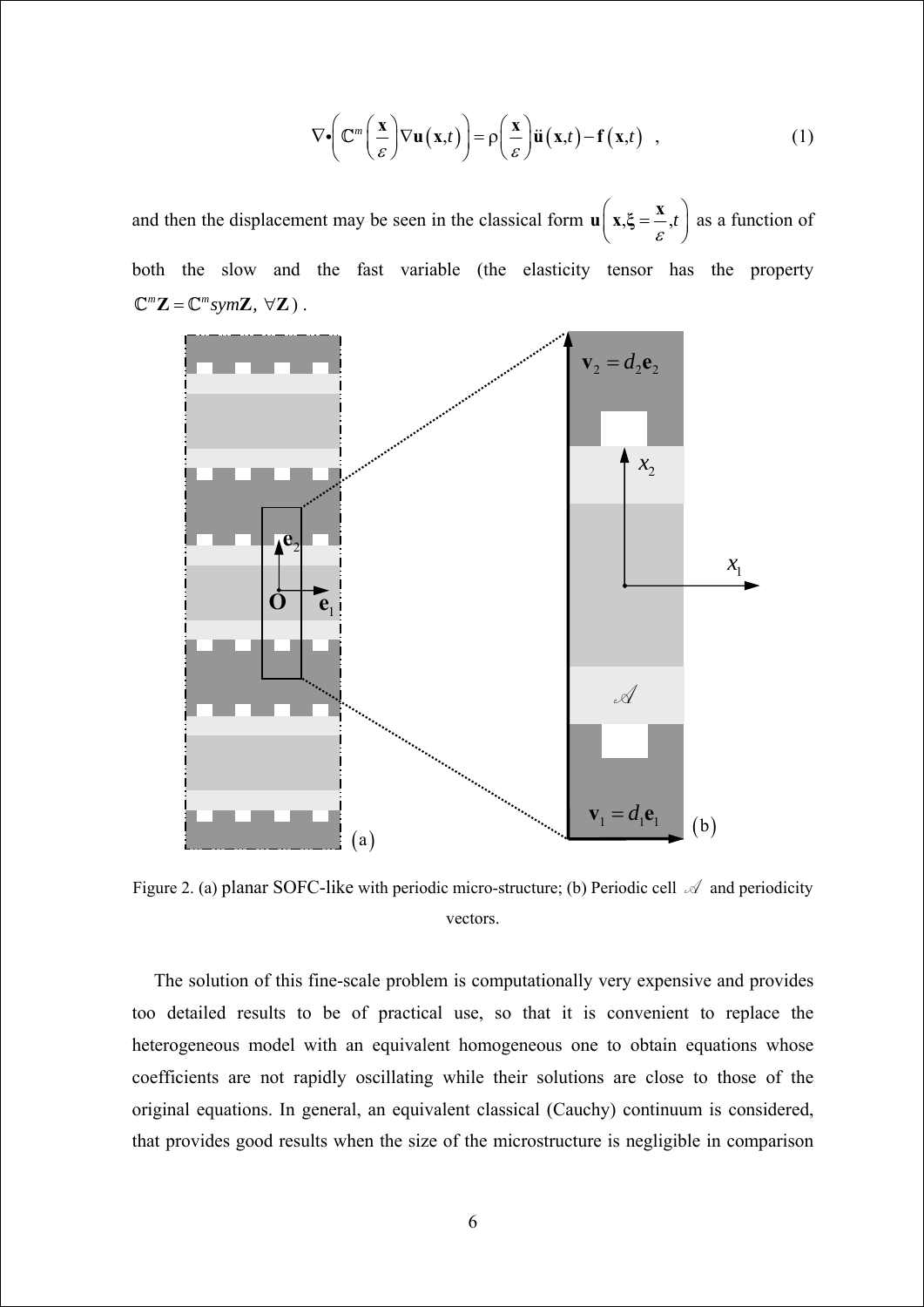to the structural size. However, in cases where the absolute size of the microstructure has a relevant influence on the mechanical behavior it is convenient to introduce an equivalent non-local continuum such as for example second gradient or micromorphic continua. The overall elastic moduli and inertial terms of a homogeneous second gradient continuum equivalent to periodic fuel cell reported in Figure 2 are derived following the approach recently proposed by Bacigalupo and Gambarotta, 2013b and Bacigalupo, 2014. Following this method, the overall elastic and inertial proprieties of the second gradient continuum are expressed in terms of geometrical and mechanical properties of the microstructure by means of an asymptotic expansion for the micro-displacement. The asymptotic expansion is performed in terms of the parameter  $\varepsilon$ , that keeps the dependence on the slow variable **x** separate from the fast one **ξ** such that two distinct scales are represented (Bakhvalov and Panasenko, 1984).

 Considering the second gradient continuum (Mindlin, 1964) the macro-displacement  $U(x)$  of component  $U_i$  is defined at point x in the reference  $(e_i, i=1,2)$  together with the displacement gradient  $\mathbf{H}(\mathbf{x}) = H_{ij} \mathbf{e}_i \otimes \mathbf{e}_j = \nabla \mathbf{U}(\mathbf{x}) = \frac{\partial \mathbf{C}_i}{\partial \mathbf{I}} \mathbf{e}_i \otimes \mathbf{e}_j$ *j*  $H_{ii}$ **e**<sub>i</sub> $\otimes$ **e**<sub>i</sub> $=$  $\nabla$ **U** $(x)$  $=$  $\frac{\partial U}{\partial x}$ *x*  $= H_{ii} \mathbf{e}_i \otimes \mathbf{e}_j = \nabla \mathbf{U}(\mathbf{x}) = \frac{\partial U_i}{\partial \mathbf{e}_i} \mathbf{e}_i \otimes$  $\hat{o}$  $H(x) = H_{ii}e_i \otimes e_i = \nabla U(x) = \frac{\partial u_i}{\partial e_i}e_i \otimes e_i$  and the second-order

strain 
$$
\boldsymbol{\kappa}(\mathbf{x}) = \kappa_{ijk} \mathbf{e}_i \otimes \mathbf{e}_j \otimes \mathbf{e}_k = \nabla \otimes \nabla \mathbf{U}(\mathbf{x}) = \frac{\partial^2 U_i}{\partial x_j \partial x_k} \mathbf{e}_i \otimes \mathbf{e}_j \otimes \mathbf{e}_k
$$
. As usual, the

displacement gradient can be split into the symmetric and the skew-symmetric parts  $H(x) = E(x) + \Omega(x)$ , where  $E(x) = sym \nabla U(x)$  is the first-order strain, and  $\Omega(x) = skw\nabla U(x)$  is the main rotation tensor. The stress is described by the first-order stress  $\Sigma(\mathbf{x}) = \sum_{i} \mathbf{e}_i \otimes \mathbf{e}_i$ ,  $(\Sigma_{ii} = \Sigma_{ii})$  by the second-order stress tensor  $\mu(\mathbf{x}) = \mu_{ijk} \mathbf{e}_i \otimes \mathbf{e}_j \otimes \mathbf{e}_k$ ,  $(\mu_{ijk} = \mu_{ikj})$  and by the non-symmetric real stress tensor  $\mathbf{T}(\mathbf{x}) = \Sigma(\mathbf{x}) - \nabla \cdot \boldsymbol{\mu}(\mathbf{x}).$ 

## **3. Second order dynamic homogenization**

In this Section, elastic and inertial constants of the homogeneous second gradient continuum equivalent to a planar oxide fuel cell with periodic microstructure reported in Figure 1 are derived in explicit form by means of second order homogenization approach recently developed by Bacigalupo and Gambarotta, 2013b and Bacigalupo, 2014. The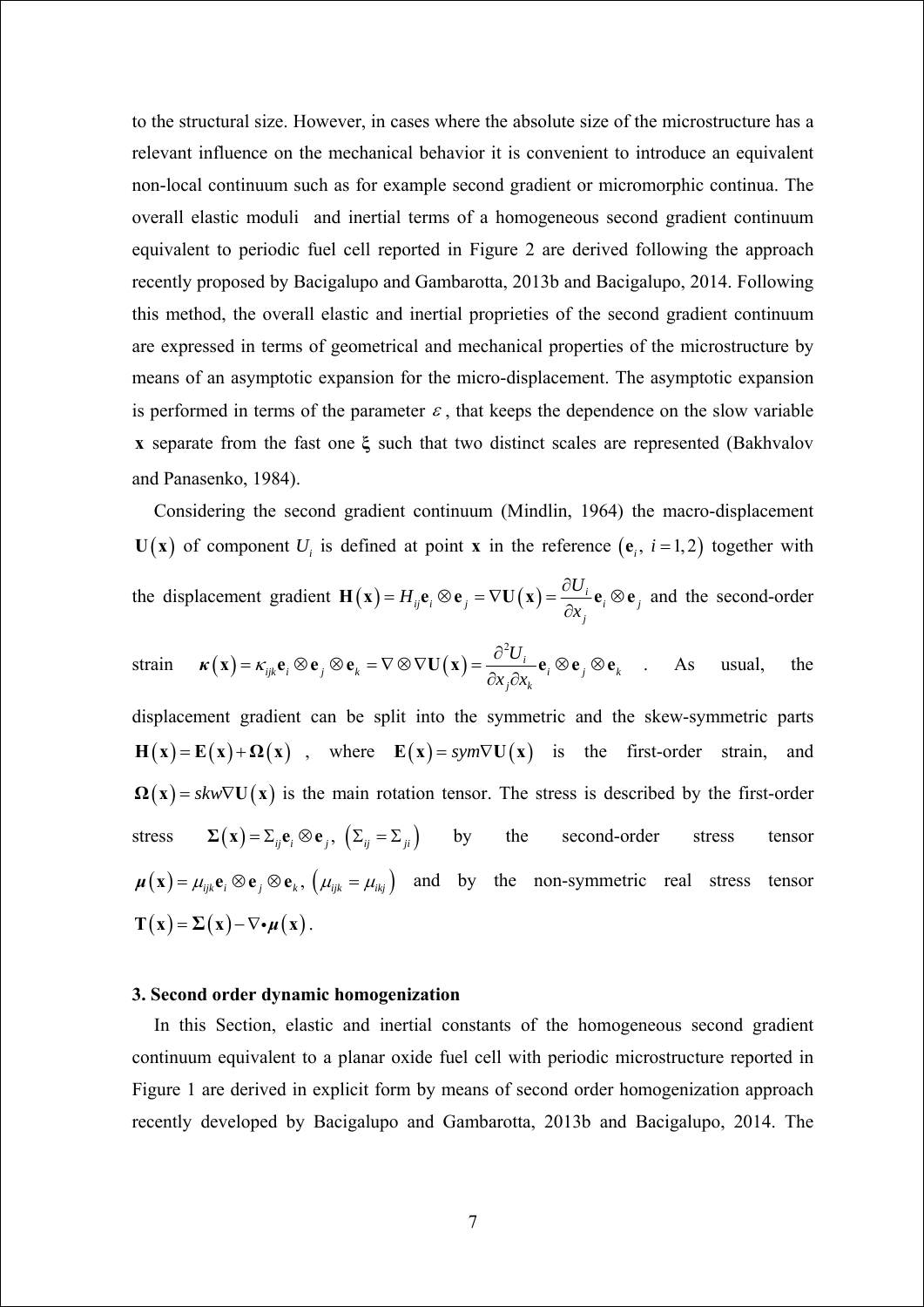derived overall elastic moduli and inertial terms are then used in order to obtain analytic expressions for dispersion relations for acoustic waves.

## **3.1 Asymptotic analysis of micro-displacement field**

The micro-displacement field is represented in the classical form  $\mathbf{u}(\mathbf{x},t) = \mathbf{u}(\mathbf{x},\xi) = \frac{\mathbf{x}}{\varepsilon},t$ considered in asymptotic homogenization, where **x** and **ξ** play the role of slow (macro) and fast (micro) coordinates. According to Bacigalupo and Gambarotta, 2013b and Bacigalupo, 2014 the displacement may be approximated by the truncated second order asymptotic series as follows

$$
\mathbf{u}\left(\mathbf{x},\boldsymbol{\xi}=\frac{\mathbf{x}}{\varepsilon},t\right)\approx\mathbf{u}^H\left(\mathbf{x},\boldsymbol{\xi}=\frac{\mathbf{x}}{\varepsilon},t\right)=\mathbf{U}\left(\mathbf{x},t\right)+\varepsilon\mathbf{N}^1\left(\boldsymbol{\xi}\right):\mathbf{H}\left(\mathbf{x},t\right)+\varepsilon^2\mathbf{N}^2\left(\boldsymbol{\xi}\right):\kappa\left(\mathbf{x},t\right),\qquad(2)
$$

that is the superposition of the macro-displacement  $U(x,t)$ , and a complementary displacement field representing the micro-fluctuation due to the material heterogeneities. The complementary field depends on the first and second gradient of the macrodisplacement field  $H(x) = \nabla U(x)$ ,  $\kappa(x) = \nabla \otimes \nabla U(x)$ , respectively, through the microfluctuation functions  $N^1(\xi)$  and  $N^2(\xi)$  (with components  $N^1_{ipq_1}(\xi)$  and  $N^2_{ipq_1q_2}(\xi)$ ).

The micro-fluctuation functions here introduced depend on the fast coordinates and are *Q*-periodic with zero mean over *Q*, namely  $\langle N_{ipq_1}^1(\xi) \rangle = 0$  and  $\langle N_{ipq_1q_2}^2(\xi) \rangle = 0$ , where  $\langle \bullet \rangle$ denotes the averaging operator over *Q* (*normalize condition*). These unknown functions  $N^1_{ipq_1}$ ,  $N^2_{ipq_1q_2}$  are given by the solution of the following non-homogeneous equations (socalled *cell problems,* shown in Bacigalupo, 2014)

$$
\left(C_{\text{dis}}^{m} N_{ipq_{1},s}^{1}\right)_{J} = -C_{\text{d}pq_{1},l}^{m} + \tilde{h}_{\text{t}pq_{1}} \doteq -f_{\text{t}pq_{1}}^{1}
$$
\n
$$
\left(C_{\text{dis}}^{m} N_{ipq_{1}q_{2},s}^{2}\right)_{J} = -\frac{1}{2} \Bigg[ \left(C_{\text{t}liq_{2}}^{m} N_{ipq_{1}}^{1}\right)_{J} + C_{\text{t}q_{2}is}^{m} N_{ipq_{1},s}^{1} + C_{\text{t}q_{2}pq_{1}}^{m} + \left(C_{\text{t}liq_{1}}^{m} N_{ipq_{2}}^{1}\right)_{J} + C_{\text{t}q_{1}is}^{m} N_{ipq_{2},s}^{1} + (3) + C_{\text{t}q_{1}pq_{2}}^{m} \Bigg] + \tilde{h}_{\text{t}q_{2}pq_{1}} \doteq -f_{\text{t}q_{2}pq_{1}}^{2}
$$

where the constants  $\tilde{h}_{\eta q_1}$  and  $\tilde{h}_{tq_2pq_1}$  are defined as follows

$$
\widetilde{h}_{tpq_1} = 0, \qquad \widetilde{h}_{tq_2pq_1} = \frac{1}{2} \Big\langle C_{tq_2pq_1}^m + C_{tq_2is}^m N_{ipq_1,s}^1 + C_{tq_1pq_2}^m + C_{tq_1is}^m N_{ipq_2,s}^1 \Big\rangle, \tag{4}
$$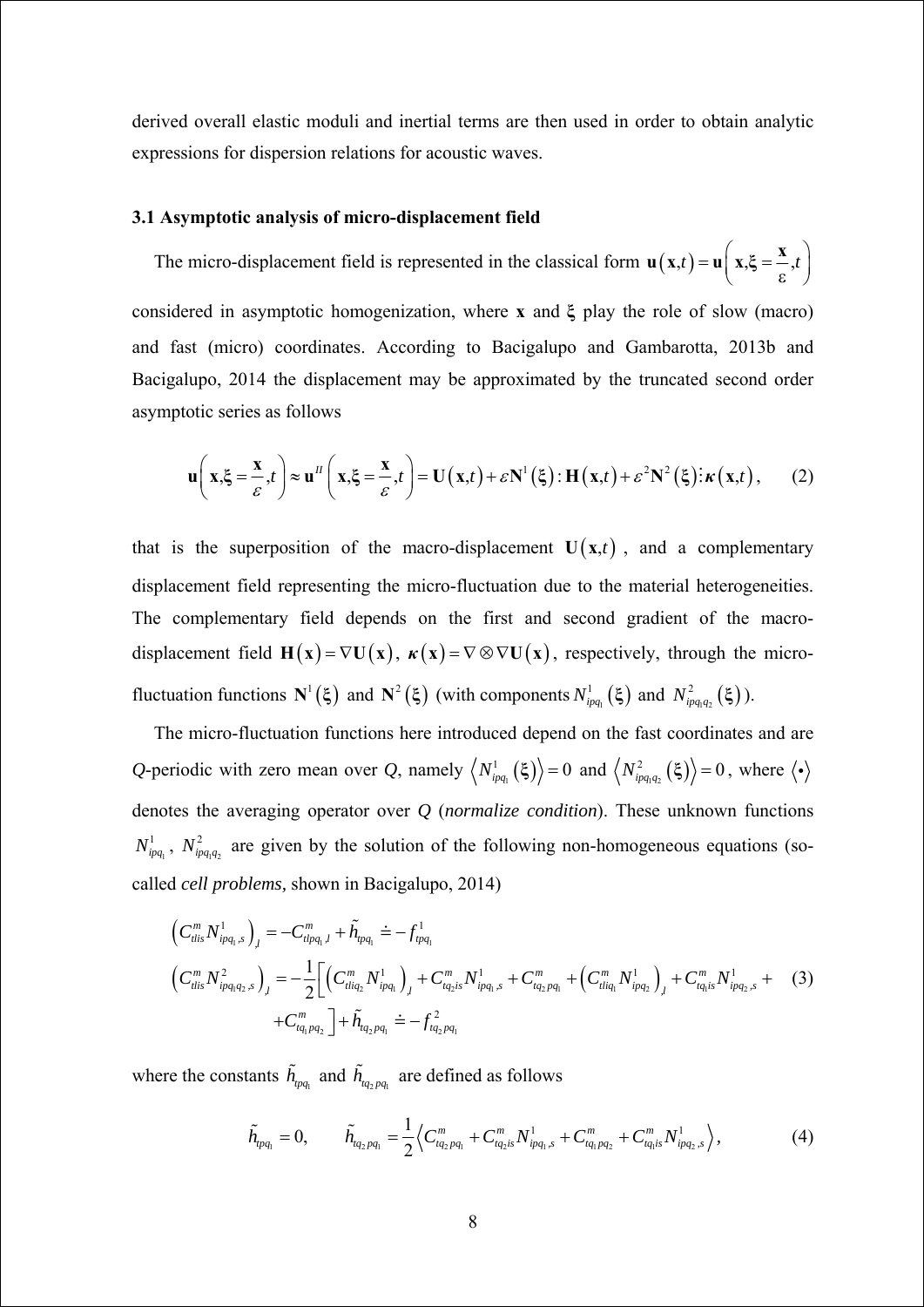and the comma notation is used to indicate differentiation with respect to the *fast* variable **ξ** . According to the asymptotic approach proposed by Bakhvalov and Panasenko, 1984 the constants  $\tilde{h}_{p,q}$  and  $\tilde{h}_{tq_2pq_1}$  are determined by imposing the auxiliary body forces  $f_{tpq}^1$  and  $f_{t_{\text{p}pq}}^2$  (in equation (3)) possessing vanishing mean value over the unit cell *Q*, i.e.  $\langle f_{t_{\text{p}q}}^1 \rangle = 0$ and  $\langle f_{\text{pqr}}^2 \rangle = 0$ . This assumption guarantees the *Q* -periodicity of the perturbation functions  $N_{ipq}^j$  obtained as solution of problem (3) and implies the continuity of the microdisplacement fields and the anti-periodicity of the traction at the interface of adjacent cells.

The two PDEs shown in (3) may be considered as standard elasto-static problems with prescribed pseudo-body forces  $f_{tpq}^1$  and  $f_{trpq}^2$  that depend on the elastic moduli and on the micro-fluctuation functions. In general, the solution of both the cell problems is carried out through a FE approach with periodic boundary conditions on the micro-fluctuation functions prescribed. In the case where the mismatch in elastic moduli across different phases affects the right hand side of equation (3), this effect may be taken into account through pseudo-forces as Dirac-delta functions centrate at the interfaces.

# **3.2 Overall proprieties in homogeneous second gradient continuum**

A combination of the variational and asymptotic techniques applied at the weak form of equation (1) is used to derive the second gradient homogenized equations and therefore the overall elastic moduli and inertial terms of the equivalent homogeneous material. The variational problem corresponding to equation (1) is obtained by the Hamilton's principle

$$
\min_{\mathbf{u}(\mathbf{x},t)} \int_{t_0}^{t_1} \mathcal{L}(\mathbf{u}) dt = \min_{\mathbf{u}(\mathbf{x},t)} \int_{t_0}^{t_1} \left( \mathbf{T}(\mathbf{u}) - \mathbf{\Pi}(\mathbf{u}) \right) dt = \min_{\mathbf{u}(\mathbf{x},t)} \int_{t_0}^{t_1} \int_{\mathbb{R}^2} \left( \frac{1}{2} \rho \dot{u}_i \dot{u}_i - \frac{1}{2} \frac{\partial u_i}{\partial x_j} C_{ijhk}^m \frac{\partial u_h}{\partial x_k} + f_i u_i \right) d\mathbf{x} dt \quad (5)
$$

where  $\mathcal L$  is the Lagrangian functional, T is the kinetic and  $\Pi$  the potential energy functional, respectively. The averaged Lagrangian functional with respect to the parameter  $\zeta \in Q$  is introduced in the form

$$
\overline{\mathcal{L}}(\mathbf{u}) = \langle \mathcal{L}(\mathbf{u}) \rangle = \frac{1}{\delta} \int_{Q} \mathcal{L} \left( \mathbf{u} \left( \mathbf{x}, \frac{\mathbf{x}}{\varepsilon} + \zeta, t \right) \right) d\zeta = \frac{1}{\delta} \int_{Q} \int_{\mathbb{R}^2} \left( \frac{1}{2} \rho \dot{u}_i \dot{u}_i - \frac{1}{2} \frac{\partial u_i}{\partial x_j} C_{ijhk}^m \frac{\partial u_h}{\partial x_k} + f_i u_i \right) d\mathbf{x} d\zeta =
$$
\n
$$
= \frac{1}{\delta} \int_{\mathbb{R}^2} \int_{Q} \left( \frac{1}{2} \rho \dot{u}_i \dot{u}_i - \frac{1}{2} \frac{\partial u_i}{\partial x_j} C_{ijhk}^m \frac{\partial u_h}{\partial x_k} + f_i u_i \right) d\zeta dx \quad .
$$
\n(6)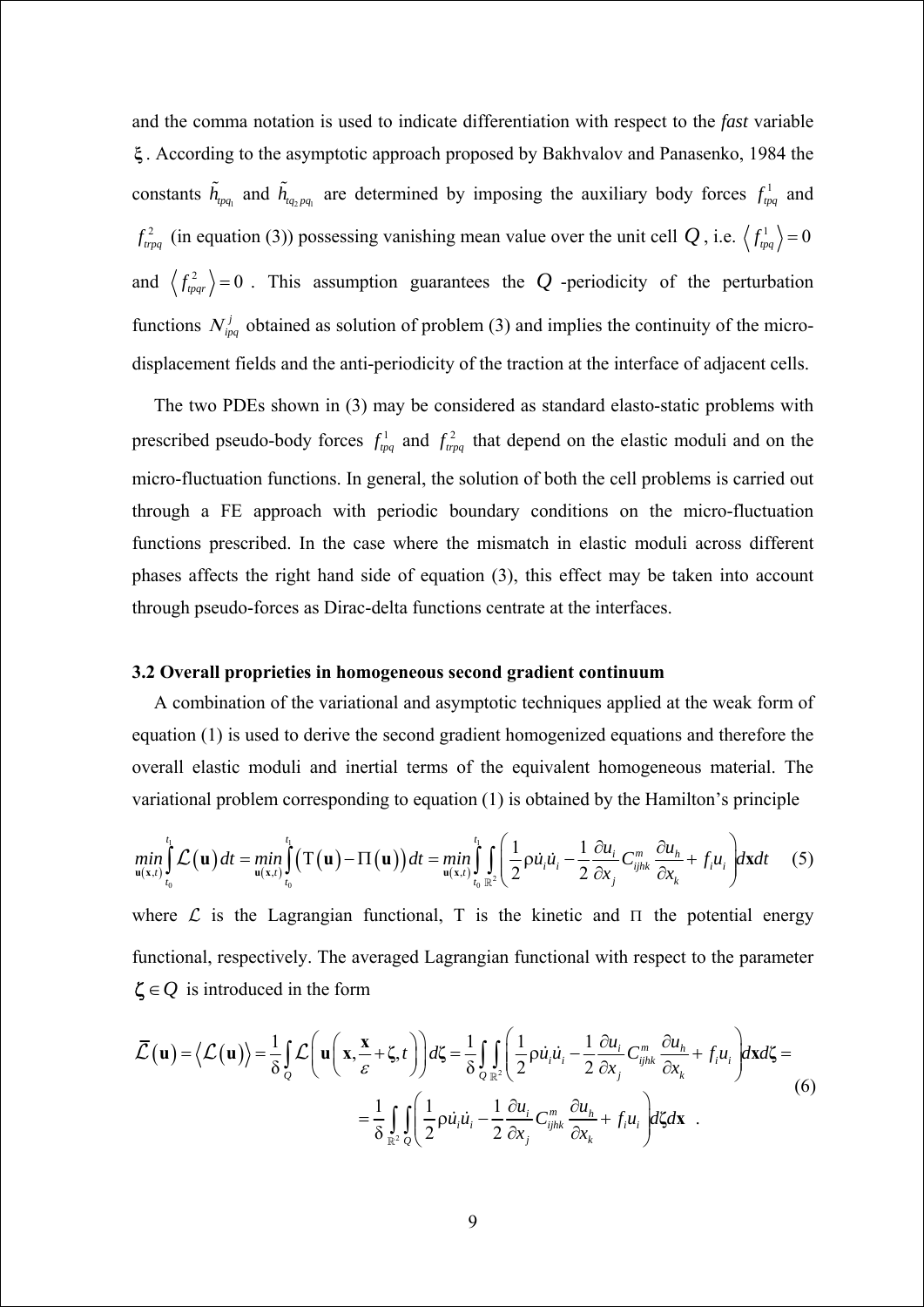Note that expression (6) is derived assuming that the precise "phase" of the microstructure with respect to the body force is generally unknown and a family of translated microstructures should therefore be considered (see also Smyshlyaev and Cherednichenko, 2000).

If the displacement is restricted to the class of functions  $\mathbf{u}^{\prime\prime}$  having the form (2) and the Hamilton's principle is applied at the averaged Lagrangian functional (6), the minimization problem is written in the form

$$
\min_{\mathbf{U}(\mathbf{x},t)} \int_{t_0}^{t_1} \overline{\mathcal{L}}\left(\mathbf{u}^{II}\left(\mathbf{U}\right)\right) dt = \min_{\mathbf{U}(\mathbf{x},t)} \int_{t_0}^{t_1} \int_{\mathcal{L}} \left\langle \frac{1}{2} \rho \dot{u}_i^{II} \dot{u}_i^{II} - \frac{1}{2} \frac{\partial u_i^{II}}{\partial x_j} C_{ijhk}^m \frac{\partial \dot{u}_h^{II}}{\partial x_k} + f_i u_i^{II} \right\rangle d\mathbf{x} dt, \tag{7}
$$

where the averaged functional depends on the macro-displacement  $U(x,t)$ .

The Euler-Lagrangian equation, associated to the variational problem (7), is truncated at the third order in the static part and to the fifth order in the inertial part (see Bacigalupo and Gambarotta 2013b). This approach is in analogy with the idea proposed in Wang and Sun, 2002 and Sun and Huang, 2007, where higher order terms were considered to obtain an accurate description of the micro-inertia effects while the constitutive parameters were assumed within the classical (first-order) description. Accordingly, in the present approach the inertial terms are defined considering the contribution of the micro-accelerations associated with the second-order strain  $\kappa(\mathbf{x},t)$ . The resulting Euler-Lagrangian takes the form

$$
\varepsilon^{2} h_{ijk pqr} U_{i,jkqr} + \frac{\varepsilon}{2} \Big( h_{ijpqr} - h_{pqijr} \Big) U_{i,jqr} - h_{ijpq} U_{i,jq} = f_{p} \left( \mathbf{x}, t \right) - \rho_{M} \ddot{U}_{p} + \varepsilon \rho_{M} I_{ipj} \ddot{U}_{i,j} +
$$
  
+  $\varepsilon^{2} \rho_{M} I_{iqpj} \ddot{U}_{i,qj} + \varepsilon^{3} \rho_{M} I_{iqps} \ddot{U}_{i,qjs} - \varepsilon^{4} \rho_{M} I_{iqps} \ddot{U}_{i,qjsr},$  (8)

where  $h_{ijpq} = C_{ijpq}$ ,  $h_{ijpqr} = \varepsilon^{-1} Y_{ijpqr}$ ,  $h_{ijkpqr} = \varepsilon^{-2} S_{ijkpqr}$  and  $\rho_M$ ,  $I_{ipj}$ ,  $I_{iqpj}$ ,  $I_{iqpjs}$ ,  $I_{iqjpsr}$  are the effective elastic moduli and the effective inertia parameters of the second gradient continuum, respectively and the comma derivative notation is referred to the slow variable. The overall elastic moduli defined through equation (8) have the following form

$$
C_{pqrs} = \left\langle C_{ijkl}^m B_{ijpq}^H B_{klrs}^H \right\rangle, \quad \frac{Y_{pqrst}}{\varepsilon} = \left\langle C_{ijkl}^m B_{ijpq}^H B_{klrst}^\kappa \right\rangle, \quad \frac{S_{pqhrst}}{\varepsilon^2} = \left\langle C_{ijkl}^m B_{klrst}^\kappa B_{ijpqh}^\kappa \right\rangle - \frac{\left\langle A_{pqhrst}^{H-\kappa} \right\rangle}{12}, \quad (9)
$$

Moreover, the effective inertia parameters in equation (8) have the form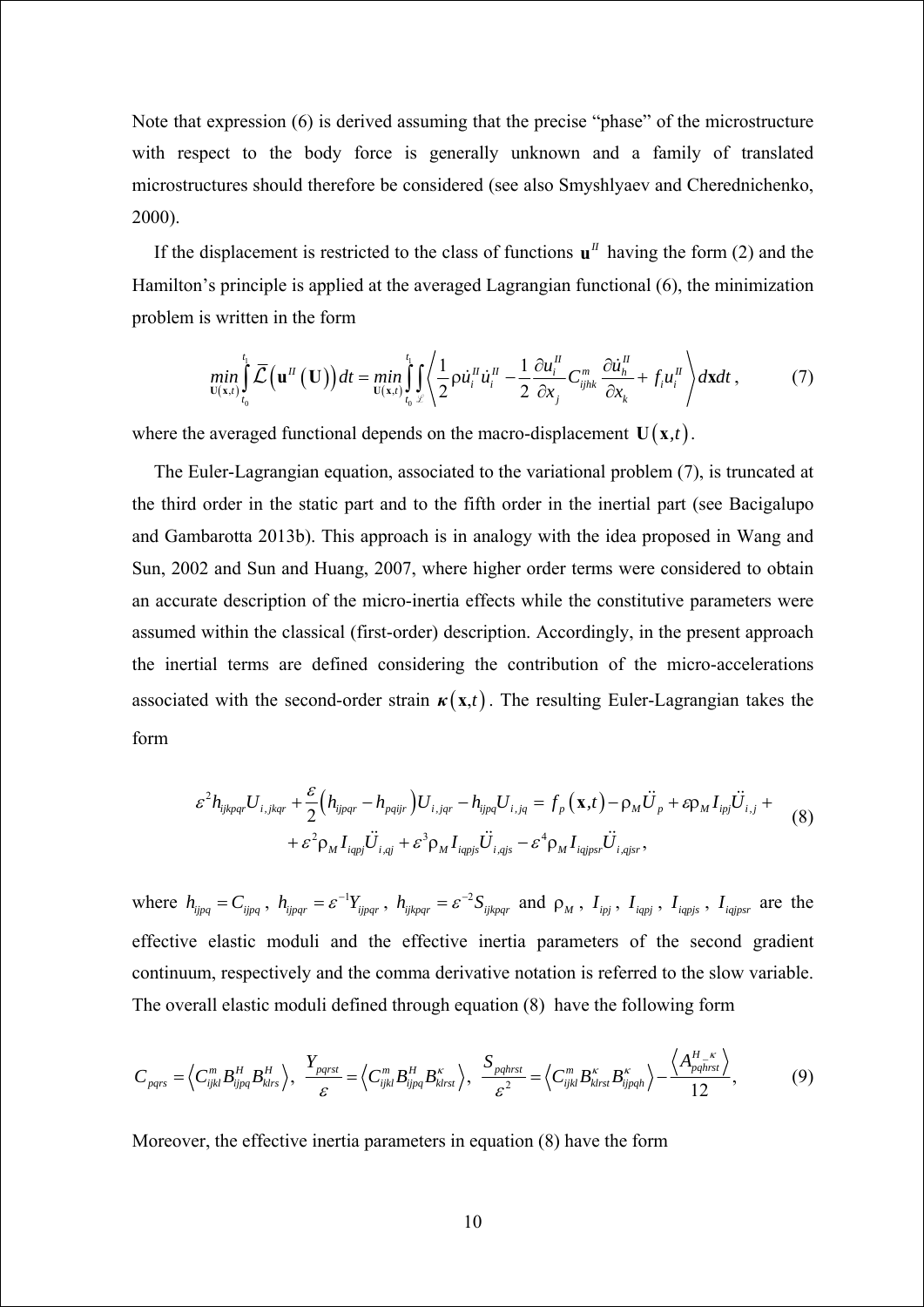$$
\rho_{M} = \langle \rho \rangle, I_{ipj} = \frac{\langle \rho \left( N_{ipj}^{1} - N_{pij}^{1} \right) \rangle}{\rho_{M}}, I_{iqpj} = \frac{\langle \rho \left( \frac{1}{2} \left( N_{rpj}^{1} N_{riq}^{1} + N_{rij}^{1} N_{rpq}^{1} \right) - N_{ipqj}^{2} - N_{piqj}^{2} \right) \rangle}{\rho_{M}},
$$
\n
$$
I_{iqpjs} = \frac{\langle \rho \left( N_{kip}^{1} N_{kqjs}^{2} - N_{kqp}^{1} N_{kijs}^{2} + 2 N_{kij}^{1} N_{kqps}^{2} - 2 N_{kqj}^{1} N_{kips}^{2} + N_{kis}^{1} N_{kqjp}^{2} - N_{kqs}^{1} N_{kijp}^{2} \right) \rangle}{4 \rho_{M}}, \qquad (10)
$$
\n
$$
I_{ijqpsr} = \langle \rho \left( N_{kijq}^{2} N_{kpsr}^{2} + N_{kpjq}^{2} N_{kisr}^{2} + N_{kisq}^{2} N_{kpir}^{2} + N_{kpsq}^{2} N_{kijr}^{2} + N_{kijs}^{2} N_{kpqr}^{2} + N_{kips}^{2} N_{kqrs}^{2} + N_{kips}^{2} N_{kqs}^{2} + N_{kips}^{2} N_{kpsq}^{2} + N_{kips}^{2} N_{kpsq}^{2} \right) \rangle / 8 \rho_{M}.
$$

In case of centro-symmetric periodic cell one obtains  $I_{ipj} = 0$ ,  $I_{iqpjs} = 0$ . If the density is homogeneous in the unit cell, the inertial terms take the form

$$
\rho_M = \rho, \quad I_{iqpj} = \frac{1}{2} \langle N_{pj}^1 N_{riq}^1 + N_{rij}^1 N_{rpq}^1 \rangle,
$$
\n
$$
I_{iqpsr} = \frac{1}{8} \langle N_{kipq}^2 N_{jsr}^2 + N_{kjpq}^2 N_{kisr}^2 + N_{kisq}^2 N_{kipr}^2 + N_{kjsq}^2 N_{kipr}^2 + N_{kips}^2 N_{kjqr}^2 + N_{kips}^2 N_{kjqr}^2 + N_{kips}^2 N_{kipr}^2 + N_{kips}^2 N_{kipr}^2 + N_{kips}^2 N_{kipr}^2 + N_{kips}^2 N_{kips}^2 + N_{kips}^2 N_{kips}^2 + N_{kips}^2 N_{kips}^2.
$$
\n(11)

It is important to note that if the material is homogeneous in the periodic cell, i.e. the microstructure disappears, the functions  $N_{ik}^1(\xi)$  and  $N_{iklp}^2(\xi)$  are zero and both the elastic moduli and the inertial parameters defined by equations (9), (10), (11), (18) vanish and consequently the equation of motion of the classical continuum is obtained.



Figure 3: Wave propagation along the the orthotropy direction **e**1.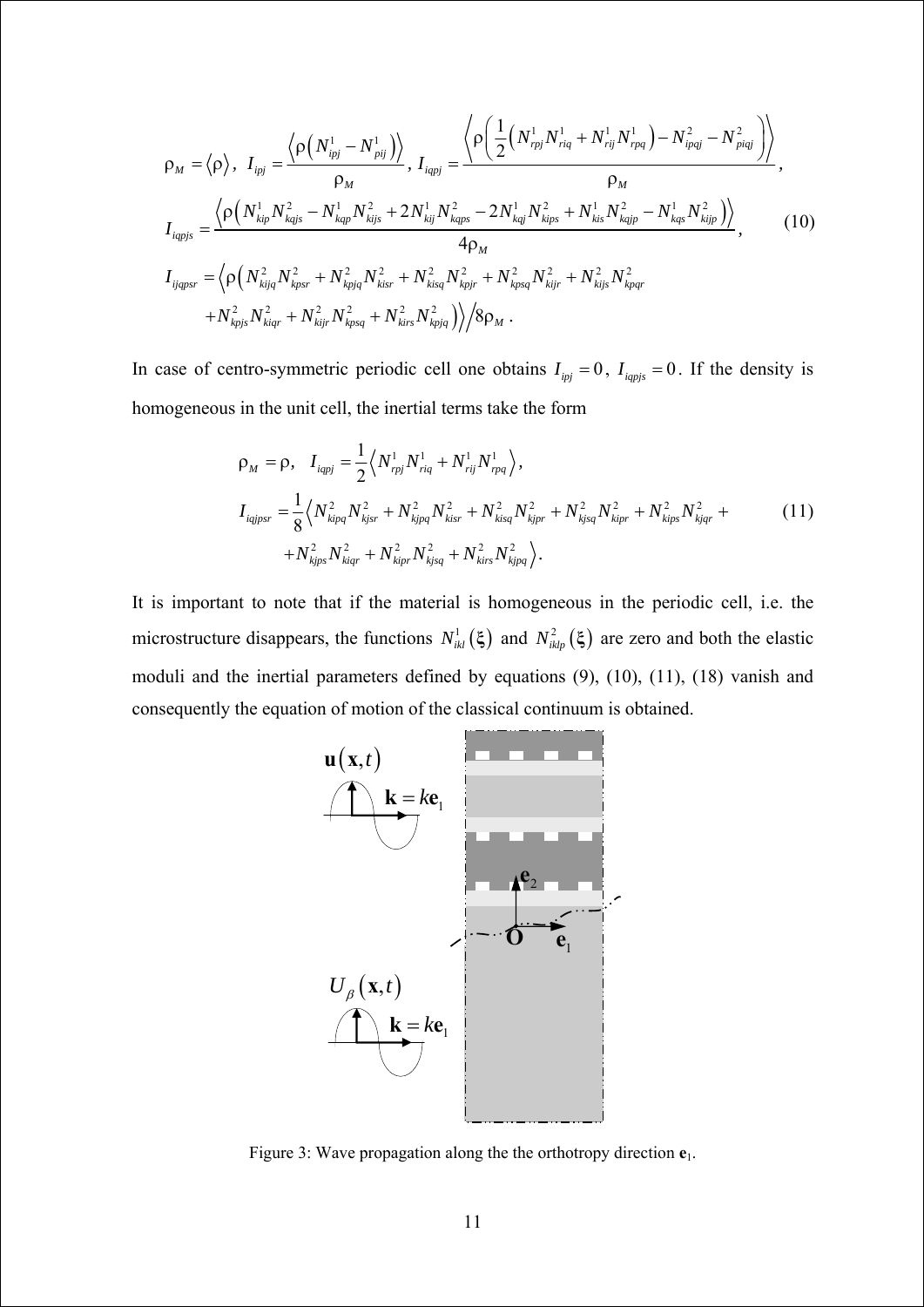#### **3.3 Dispersion relation of acoustic waves**

Considering the rather common case of centro-symmetric periodic cell having orthotropic material phases (see for example Figure 3), the elastic wave propagation along the orthotropy direction  $\mathbf{e}_{\beta}$  ( $\beta = 1,2$ ) is described by the non zero components of the macro-displacement vector  $U_{\alpha}(x_{\beta},t)$  ( $\alpha$  = 1, 2) (Figure 3) which are solution of the PDE

$$
C_{\beta\alpha\beta\alpha}U_{\alpha,\beta\beta} - S_{\alpha\beta\beta\alpha\beta\beta}U_{\alpha,\beta\beta\beta\beta} = \rho_M \ddot{U}_{\alpha} - J_{\alpha\beta\alpha\beta} \ddot{U}_{\alpha,\beta\beta} + J_{\alpha\beta\beta\alpha\beta\beta} \ddot{U}_{\alpha,\beta\beta\beta\beta},
$$
(12)

where indices  $\alpha$ ,  $\beta$  are not summed. Equation of motion (12) at the macro-scale can be rewritten in the analogous form

$$
\left(\lambda^{\alpha}_{\beta}\hat{c}^{\alpha}_{\beta}\right)^{2}U_{\alpha,\beta\beta\beta\beta}-\hat{c}^{\alpha2}_{\beta}U_{\alpha,\beta\beta}=\ddot{U}_{\alpha}-I_{\alpha\beta\alpha\beta}\varepsilon^{2}\ddot{U}_{\alpha,\beta\beta}+I_{\alpha\beta\beta\alpha\beta\beta}\varepsilon^{4}\ddot{U}_{\alpha,\beta\beta\beta\beta},\qquad(13)
$$

with  $\hat{c}_{\beta}^{\alpha} = \sqrt{C_{\beta \alpha \beta \alpha}} / \rho_{M}$  denoting the velocity of the compressional  $(\alpha = \beta)$  and shear  $(\alpha \neq \beta)$  waves along direction **e**<sub> $\beta$ </sub> in the classical equivalent continuum  $(S_{\alpha\beta\beta\alpha\beta\beta} = J_{\alpha\alpha\beta\beta} = 0$  in equation (12)),  $\lambda^{\alpha}_{\beta} = \sqrt{S_{\alpha\beta\beta\alpha\beta\beta}}/C_{\beta\alpha\beta\alpha}$  the extensional  $(\alpha = \beta)$  and shearing  $(\alpha \neq \beta)$  characteristic lengths of the heterogeneous material,  $J_{\alpha\beta\alpha\beta} = I_{\alpha\beta\alpha\beta}\rho_{M}\varepsilon^{2}$ the second-order inertia tensor ( $I_{\alpha\alpha\beta\beta}$  being fourth-order tensor depending on the geometrical and mechanical properties of the cell) and  $J_{\alpha\beta\beta\alpha\beta\beta} = I_{\alpha\beta\beta\alpha\beta\beta} \rho_M \varepsilon^4$  the fourth order inertia tensor ( $I_{\alpha\beta\beta\alpha\beta\beta}$  being sixth-order tensor depending on the geometrical and mechanical properties of the cell).

In order to obtain the dispersion functions, let us seek solutions to equation (13) of the form  $U_{\alpha}(x_{\beta},t) = A \exp \left[i (kx_{\beta} - \omega t) \right]$ , where  $i^2 = -1$ , k is the wave number and  $\omega$  is the angular frequency. The wavelength and the phase velocity of the in-plane waves along direction  $\mathbf{e}_{\beta}$  are  $\lambda = 2\pi/k$  and  $c^{\alpha}_{\beta} = \omega/k$ , respectively. The dispersion function in terms of phase velocity corresponding to both the longitudinal  $(\alpha = \beta)$  and the transverse  $(\alpha \neq \beta)$ oscillatory motion in the second gradient equivalent continuum characterized by constants (9) and (10) assumes the following form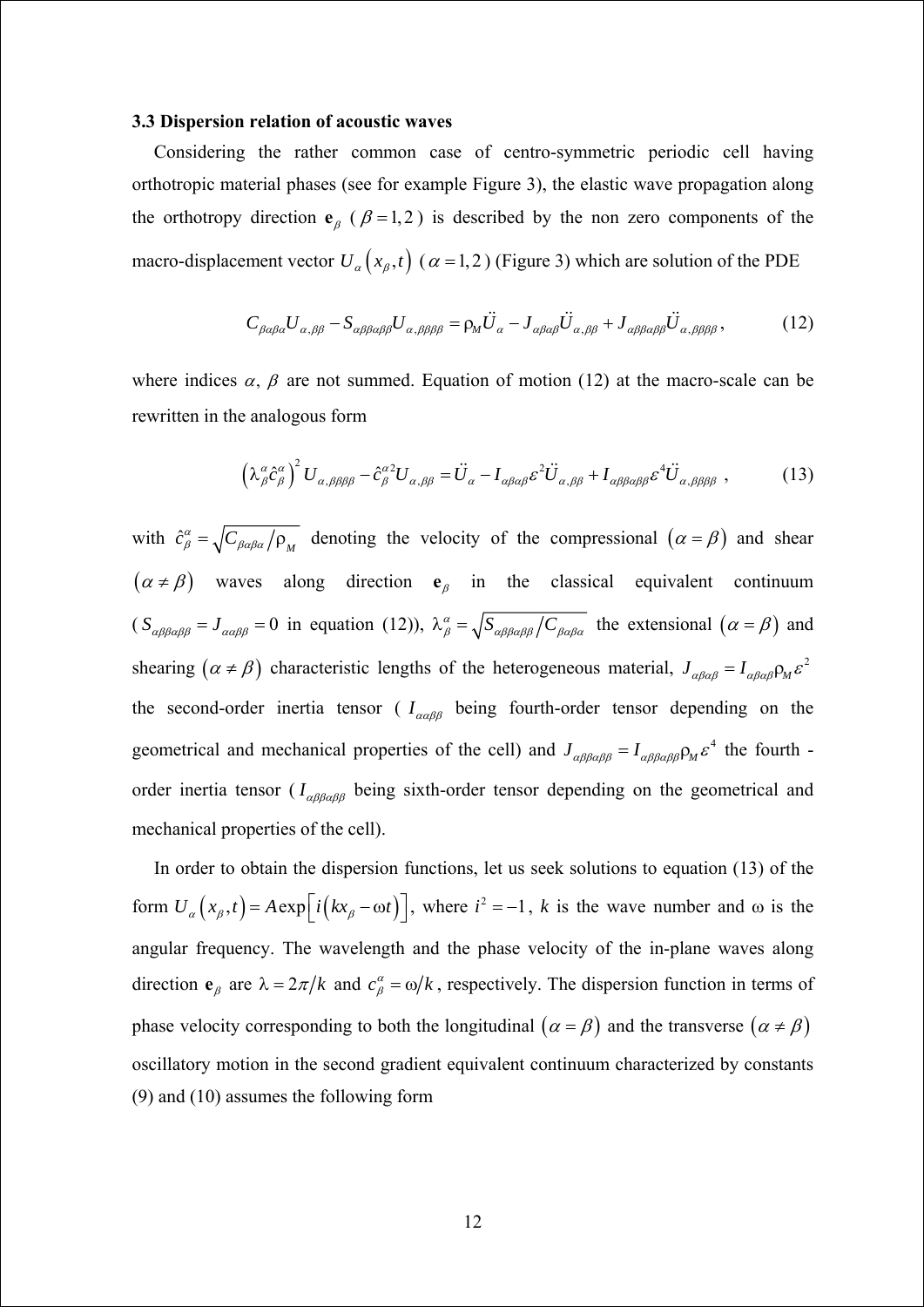$$
\frac{c_{\beta}^{\alpha}}{\hat{c}_{\beta}^{\alpha}} = \frac{\omega}{k\hat{c}_{\beta}^{\alpha}} = \sqrt{\frac{1 + (k\lambda_{\beta}^{\alpha})^2}{1 + I_{\alpha\beta\alpha\beta}(k\varepsilon)^2 + I_{\alpha\beta\beta\alpha\beta\beta}(k\varepsilon)^4}} = \sqrt{\frac{1 + 4\pi^2 \left(\frac{\lambda_{\beta}^{\alpha}}{\lambda}\right)^2}{1 + 4\pi^2 I_{\alpha\beta\alpha\beta}\left(\frac{\varepsilon}{\lambda}\right)^2 + 16\pi^4 I_{\alpha\beta\beta\alpha\beta\beta}\left(\frac{\varepsilon}{\lambda}\right)^4}}.
$$
 (14)

Making the limit for  $\lambda \rightarrow \infty$  (large wavelengths) of equation (14), the dispersion relation corresponding to a classical first order continuum is derived, i.e.  $\frac{\partial \mu}{\partial \alpha} = \frac{\partial \mu}{\partial \alpha} \rightarrow 1$ *c*  $\hat{c}^{\alpha}_{\beta}$  kĉ  $\frac{\alpha}{\beta}$  $\hat{k}^{\alpha}_{\beta}$   $k\hat{c}^{\alpha}_{\beta}$  $=\frac{0}{100} \rightarrow 1$ . If the third and fourth order inertial terms of are neglected in (8), the dispersion relation (14) takes the simplified form introduced in Bacigalupo and Gambarotta, 2012. For values of the dimensionless wavenumber  $kd_\beta > \pi$  (with  $\beta = 1, 2$  and  $d_1 = \varepsilon$ ,  $d_2 = \delta \varepsilon$ ) a approximation of the dispersion curves may be obtained assuming that the solution of the equation of motion (12) has the form  $U_{\alpha}(x_{\beta},t) = A \exp\left[i\left(\left(k - 2\pi n/d_{\beta}\right)x_{\beta} - \omega t\right)\right]$  (with  $n \in \mathbb{Z}, n \geq 1$ and index  $\beta$  not summed). In this case, for  $\pi(2n-1) < kd_{\beta} < \pi(2n+1)$   $\forall n \in \mathbb{Z}$ , one obtains the following dispersion relation

$$
\frac{c_{\beta}^{\alpha}}{\hat{c}_{\beta}^{\alpha}} = \frac{\omega}{k\hat{c}_{\beta}^{\alpha}} = \left| 1 - \frac{2\pi n}{kd_{\beta}} \right| \sqrt{\frac{1 + \left(k\varepsilon - 2\pi n\varepsilon/d_{\beta}\right)^{2} \left(\lambda_{\beta}^{\alpha}/\varepsilon\right)^{2}}{1 + I_{\alpha\beta\alpha\beta}\left(k\varepsilon - 2\pi n\varepsilon/d_{\beta}\right)^{2} + I_{\alpha\beta\alpha\beta\beta}\left(k\varepsilon - 2\pi n\varepsilon/d_{\beta}\right)^{4}}},
$$
(15)

and for  $n = 0$  this dispersion function takes the form of equation (14).

The dispersion function in terms of group velocity  $c_{g}^{\alpha}{}_{\beta} = \frac{d}{d}$ *dk*  $\frac{a}{s} = \frac{d\omega}{dt}$  take the following form

$$
\frac{c_{g_{\beta}}^{\alpha}}{\hat{c}_{\beta}^{\alpha}} = \frac{1 + \left(k\lambda_{\beta}^{\alpha}\right)^{2}\left(2 + I_{\alpha\beta\alpha\beta}\left(k\varepsilon\right)^{2}\right) - I_{\alpha\beta\beta\alpha\beta\beta}\left(k\varepsilon\right)^{4}}{\left(1 + I_{\alpha\beta\alpha\beta}\left(k\varepsilon\right)^{2} + I_{\alpha\beta\beta\alpha\beta\beta}\left(k\varepsilon\right)^{4}\right)^{2}} =
$$
\n
$$
= \frac{1 + 4\pi^{2}\left(\frac{\lambda_{\beta}^{\alpha}}{\lambda}\right)^{2}\left(2 + 4\pi^{2}I_{\alpha\beta\alpha\beta}\left(\frac{\varepsilon}{\lambda}\right)^{2}\right) - 16\pi^{4}I_{\alpha\beta\beta\alpha\beta\beta}\left(\frac{\varepsilon}{\lambda}\right)^{4}}{\left(1 + 4\pi^{2}I_{\alpha\beta\alpha\beta}\left(\frac{\varepsilon}{\lambda}\right)^{2} + 16\pi^{4}I_{\alpha\beta\beta\alpha\beta\beta}\left(\frac{\varepsilon}{\lambda}\right)^{4}\right)^{2}} \left(\frac{c_{\beta}^{\alpha}}{\hat{c}_{\beta}^{\alpha}}\right)^{-1}, \qquad (16)
$$

where  $\frac{8}{c}$ *c c*  $\frac{\alpha}{\beta}$  $\frac{\alpha}{\beta}$  is the normalize phase velocity introduced in relation (14). If the third and fourth order inertial terms of are neglected in (8), the dispersion relation (14) takes the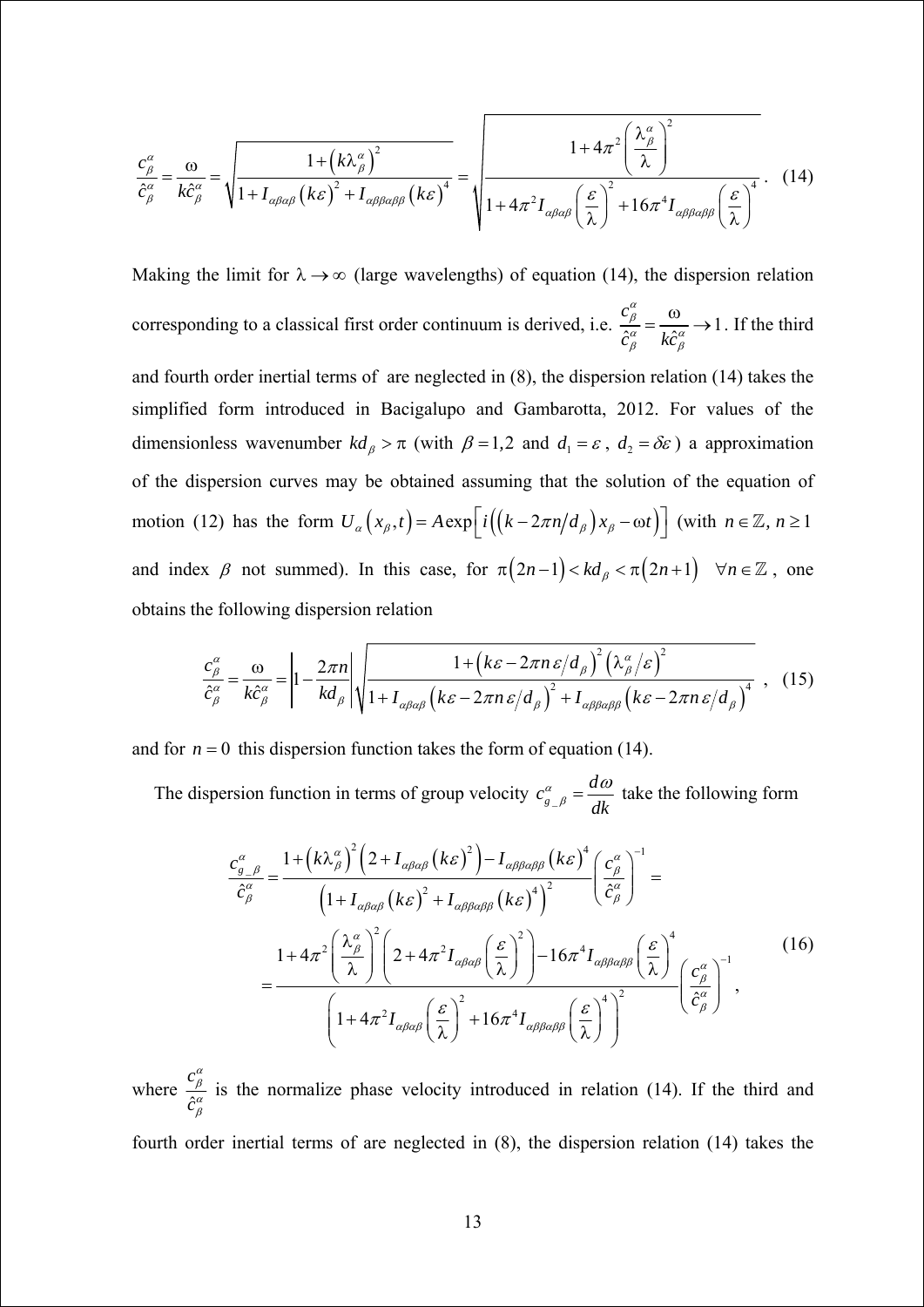form obtained by *simplified dynamic homogenization procedure* – *SDHP* in Bacigalupo and Gambarotta, 2012. In this simplified approach the terms in  $\varepsilon^4$  are neglected in dispersion relations associated to both normalize phase  $\frac{8}{c}$ *c c*  $\overset{\alpha}{\beta}$  $\overset{\alpha}{\beta}$ and group velocities  $\frac{c_g}{\gamma}$ ˆ  $c_{g}^{\ell}$ *c*  $\frac{\alpha}{g}$   $\beta$  $\frac{\alpha}{\beta}$ , equations  $(14)$ ,  $(15)$  and  $(16)$ , respectively.

Overall elastic moduli and inertial terms corresponding to periodic material shown in Figure 2 have been explicitly derived by means of second order dynamic homogenization technique. In next Section, these results are used together with dispersion relations (15), (16) and (17) in order to study acoustic waves motion in SOFC-like device.

## **4. Acoustic waves motion in planar SOFCs-like devices**

Let us consider solid oxide fuel cell (SOFC) having periodic micro-structure as shown in Figure 2.a. and characterized by the periodic cell having characteristic size  $\varepsilon = 100 \text{ }\mu\text{m}$ and  $\delta = 4.4$  (see *Cell A* shown in Figure 4.a). The constituents are assumed to be isotropic, perfectly bonded and in plane strain condition. For temperature  $T = 950$  °C the Young's moduli and Poisson ratios are assumed  $E_1 = 155 \text{ GPa}$ ,  $v_1 = 0.3$ ,  $E_2 = 50 \text{ GPa}$ ,  $v_2 = 0.25$ ,  $E_3 = 130 \text{ GPa}$ ,  $v_3 = 0.3$ , respectively. While the values  $E_1 = 195 \text{ GPa}$ ,  $v_1 = 0.3$ ,  $E_2 = 60$  GPa,  $v_2 = 0.25$ ,  $E_3 = 201$  GPa,  $v_3 = 0.3$ , correspond to temperature  $T \approx 21$  °C (see Kuebler *et al.*, 2010). The mass density for all the components is assumed  $\rho_1 = \rho_2 = \rho_3 = 7$  g/cm<sup>3</sup>.

The *cell problems* (3) have been numerically solved to obtain the micro-fluctuation functions  $N_{hpq}^1(\xi)$  and  $N_{hpqr}^2(\xi)$  by using the standard FEM solver in the Structural Mechanics Module, COMSOL 4.3 (COMSOL Multiphysics®, 2012). As mentioned in the Section 3, the periodicity boundary conditions on the micro-fluctuation functions have been prescribed for each problem. In both the cell problems, the jumps in the pseudo-body forces may take place at the interfaces between the inhomogeneities because of the mismatch between the elastic moduli. In this case the normal derivative across the interface takes the form of a Dirac–delta function which is modelled in the weak formulation and in the FE model through pseudo-forces applied at the interfaces with intensity equal to the above mentioned jump.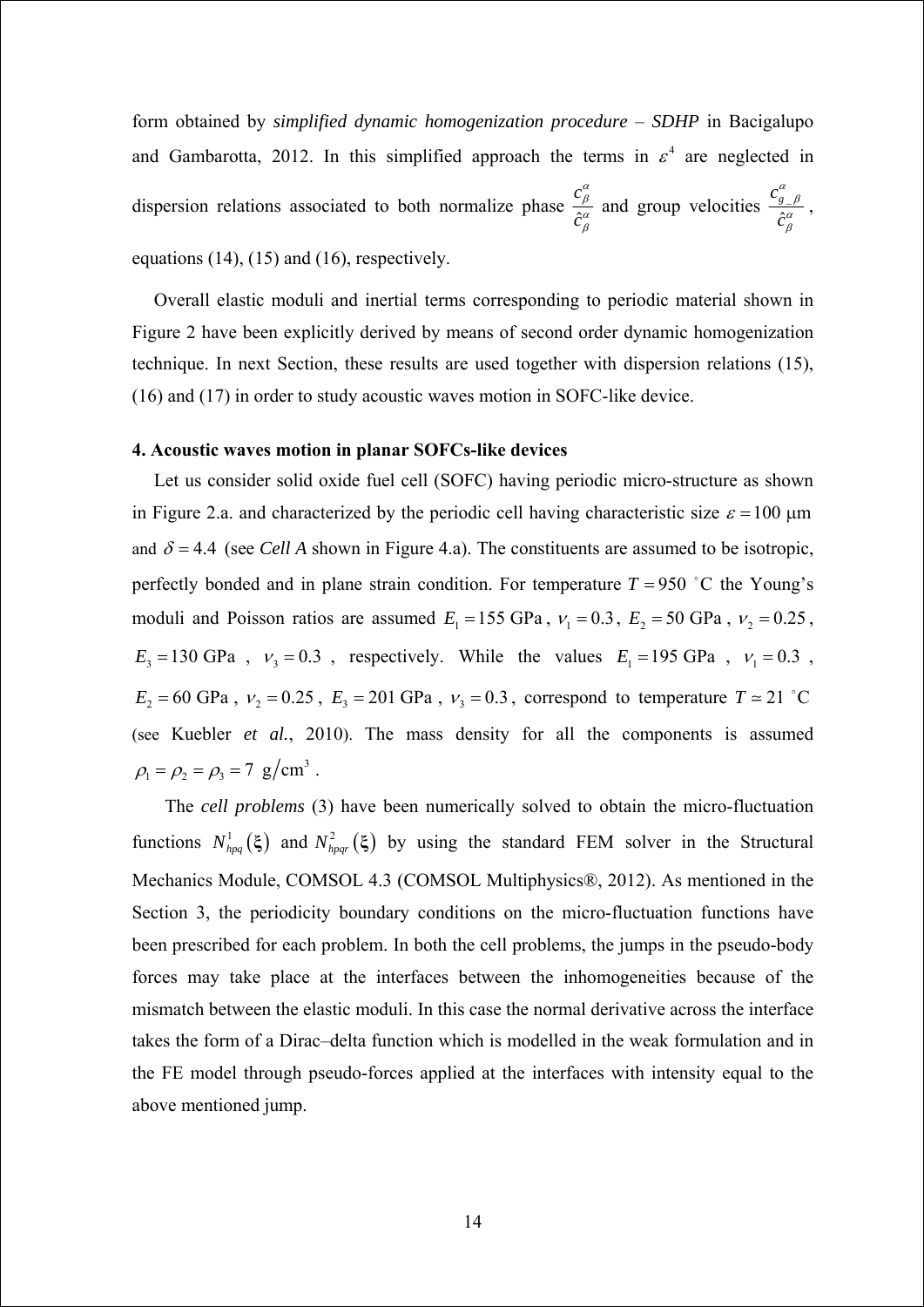

Figure 4. Periodic cell for the SOFC-like: (a) Cell A; (b) Cell B.

To estimate the reliability and the validity limits of the non-local dynamic homogenization method here proposed, the dispersion functions (15), (16) and (17) have been compared with those obtained by means of the rigorous Floquet-Bloch approach. The derivation of the acoustic waves dispersion relations by means of rigorous Floquet-Bloch procedure is reported in Appendix B.

The comparison between the two alternative approaches is carried out in terms of the dispersion relations and more precisely in terms of the ratio  $\frac{\partial \beta}{\partial \alpha} = \frac{\alpha}{k\hat{c}}$ *c*  $\hat{c}^{\alpha}_{\scriptscriptstyle\mathcal{B}}=k\hat{c}$  $\frac{\alpha}{\beta}$  $k \hat{c}^{\alpha}_{\beta}$   $k \hat{c}^{\alpha}_{\beta}$  $=\frac{0}{100}$ . This comparison is based on the consideration (see Nemat-Nasser *et al* , 2011) that a homogenized material model is expected to describe the dynamic behaviour of the composite material provided that the overall conservation laws and compatibility relations (here satisfied by definition of the model), and the composite's dispersion relations are ensured.

The characteristic lengths  $\lambda_{\beta}^{\alpha} = \sqrt{S_{\alpha\beta\alpha\beta\beta}}/C_{\beta\alpha\beta\alpha}$  of the second gradient homogenized continuum and the waves velocities  $\hat{c}^{\alpha}_{\beta} = \sqrt{C_{\beta\alpha\beta\alpha}}/\rho_{M}$  in the first-order homogeneous continuum are given in terms of temperature *T* in Table 1 and Table 2, respectively. The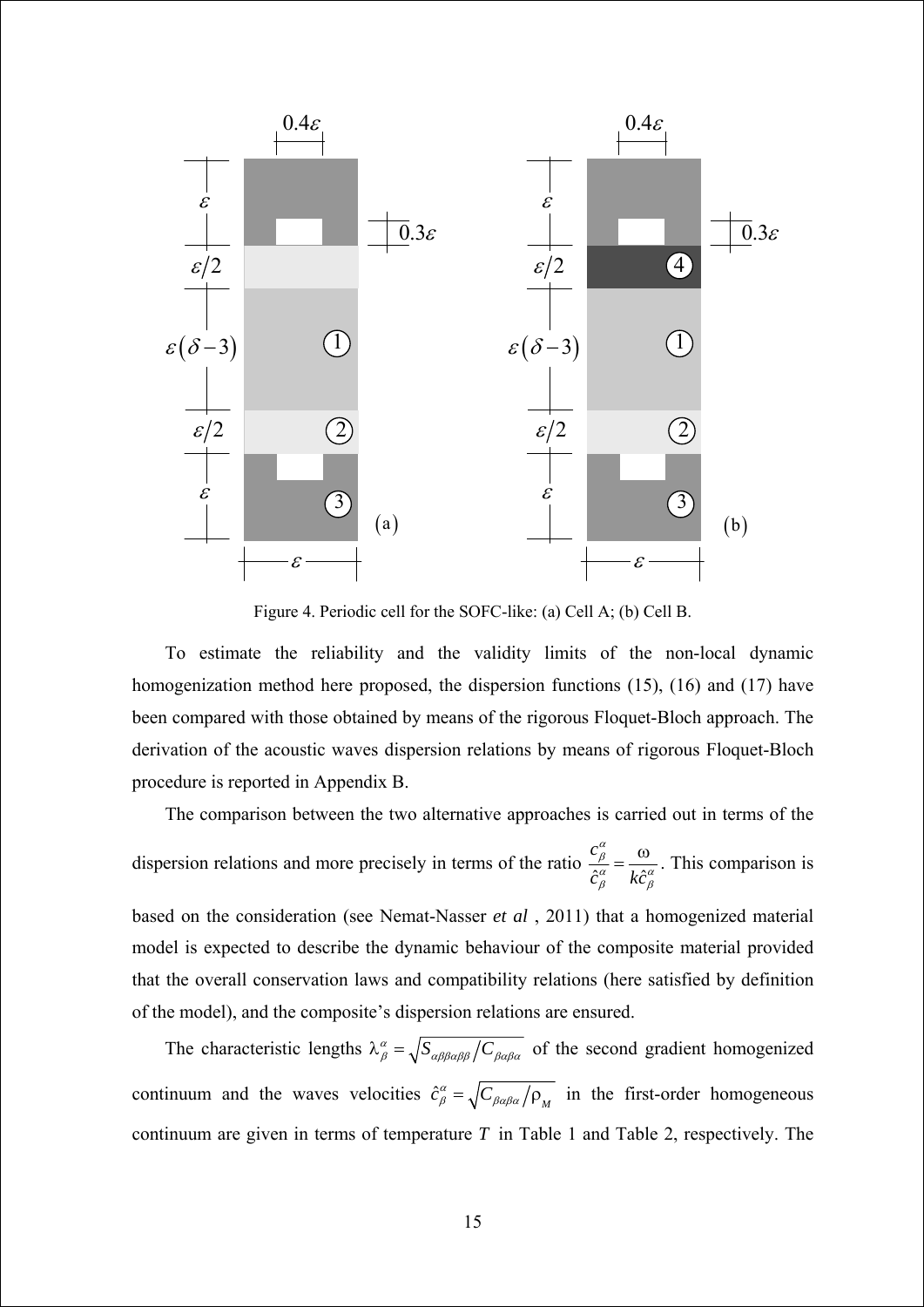overall mass density is  $\rho_M = 7$  g/cm<sup>3</sup> and the non-vanishing components  $I_{\alpha\beta\alpha\beta}$  the microinertia tensors needed to represent the compressional and shear waves along the orthotropy axes are given in Table 3.

| $\circ$ | $=\lambda_1^2$<br>$\kappa_{\text{Sh}-1}$ | $\mathcal{N}_{Ext-1}=\mathcal{N}_1^1$ | $\lambda_{Sh-2}^{}=\lambda_{2}^{\scriptscriptstyle{\mathrm{1}}}$ | $\mathcal{N}_{Ext-2} = \mathcal{N}_2$ |
|---------|------------------------------------------|---------------------------------------|------------------------------------------------------------------|---------------------------------------|
|         | 39.6                                     |                                       | 5.02                                                             |                                       |
|         | IV.O                                     |                                       |                                                                  | 2.04                                  |

Table 1: Characteristic lengths  $\lambda^{\alpha}_{\beta}$  ( $\mu$ m).

Table 2: Waves velocity  $\hat{c}^{\alpha}_{\beta}$  (m/s).

| $T(\degree C)$ | $\hat{c}_1^2 = \hat{c}_2^1$ |         |         |
|----------------|-----------------------------|---------|---------|
| 950            | 2113.59                     | 4414.89 | 3864.45 |
| 21             | 2447.08                     | 5158.28 | 4437.57 |

Table 3: The non-vanishing components  $I_{\alpha\beta\alpha\beta}$ .

| $T(\degree C)$ | $I_{2121} = I_{1212}$ | $I_{1111}$                                                           | $I_{2222}$ |
|----------------|-----------------------|----------------------------------------------------------------------|------------|
| 950            |                       | $4.265 \times 10^{-2}$ $1.202 \times 10^{-2}$ $4.848 \times 10^{-2}$ |            |
| 21.            |                       | $4.156 \times 10^{-2}$ $1.267 \times 10^{-2}$ $5.273 \times 10^{-2}$ |            |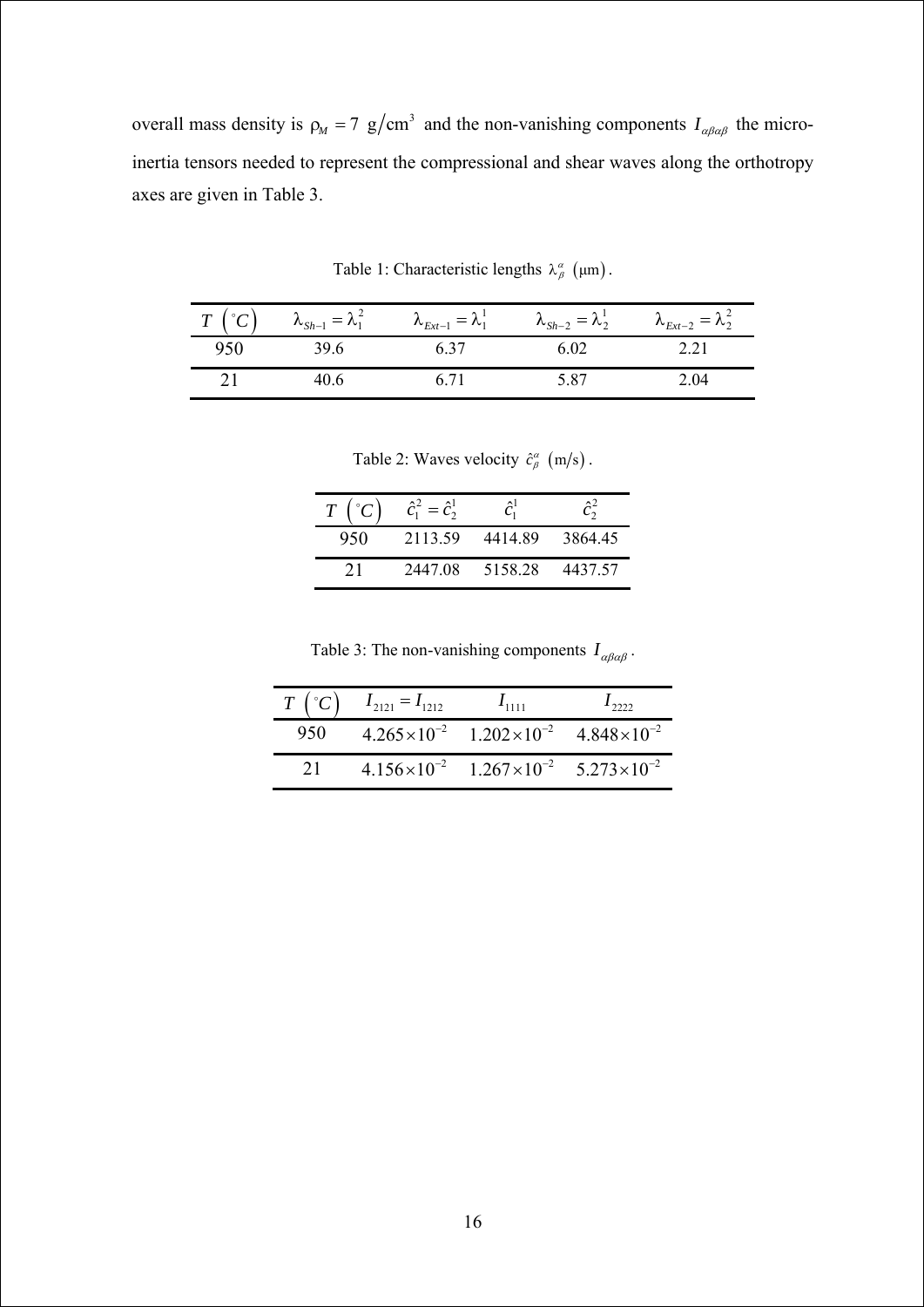

Figure 5: Shear and compressional waves for temperature  $T = 950 \degree C$  : normalized phase velocities versus normalized wavenumber. Red line: heterogeneous material - Floquet-Bloch approach ; Blue line: second-gradient continuum - *SDHP*; Green line: second-gradient continuum. (a) S. waves in  $e_2$  direction; (b) C. waves in  $e_2$  direction; (c) S. waves in  $e_1$  direction; (d) C. waves in  $e_1$  direction.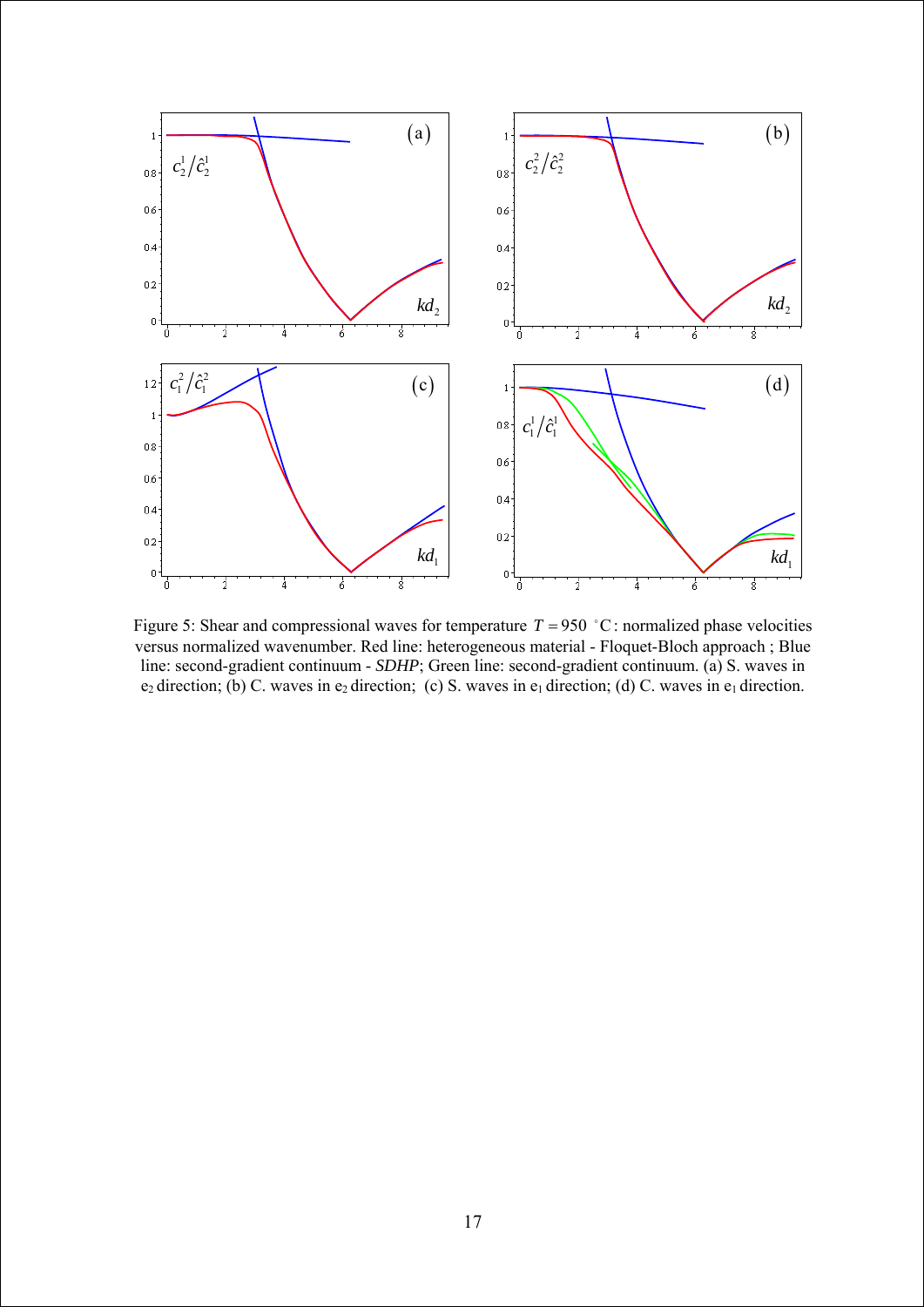

Figure 6: Shear and compressional waves for temperature  $T = 21 \degree C$ ; normalized phase velocities versus normalized wavenumber. Red line: heterogeneous material - Floquet-Bloch approach ; Blue line: second-gradient continuum - *SDHP*; Green line: second-gradient continuum. (a) S. waves in  $e_2$  direction; (b) C. waves in  $e_2$  direction; (c) S. waves in  $e_1$  direction; (d) C. waves in  $e_1$  direction.

The variation of normalized phase velocity  $c^{\alpha}_{\beta}/\hat{c}^{\alpha}_{\beta}$  of both shear and compressional waves is shown in the diagrams of Figure 5 and 6 for  $T = 950$  °C and  $T = 21$  °C, respectively, as a function of the normalized wavenumber  $kd<sub>β</sub>$  (with  $β = 1,2$  and  $d<sub>1</sub> = ε$ ,  $d_2 = \delta \varepsilon$ ). The dispersion curves corresponding to shear and compressional waves along the directions of the layers and normal to the layers have been reported.

It is important to observe that the curves obtained by *SDHP* that disregards the term  $\varepsilon^4$  (blue line) in equations (14) and (15) are in good agreement with those obtained by the Floquet-Bloch approach (red line). In agreement to what has been detected in Bacigalupo and Gambarotta, 2013, 2014) this model seems to allow sufficiently accurate results in cases where the cell size is limited. Conversely, in layered bi-materials, the contributions fourth -order inertia tensor  $I_{\alpha\beta\beta\alpha\beta\beta}$  (sixth-order tensor) is relevant and then not negligible for studying compressional waves propagation along the layers (Bacigalupo and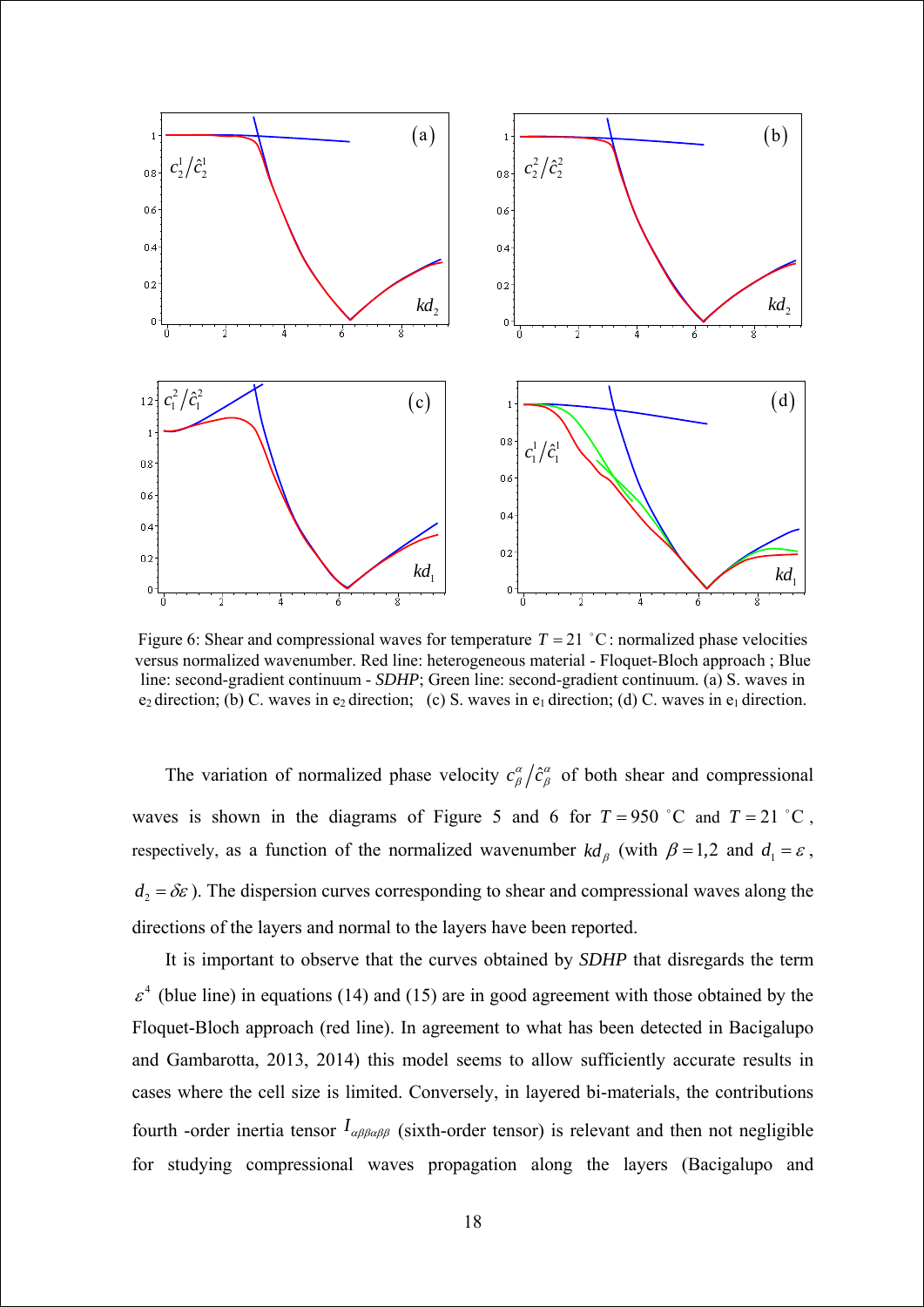Gambarotta, 2014). For normalized wavenumber  $kd<sub>β</sub> > π$ , a good approximation of the dispersion curves is obtained by equation (15) for  $\pi(2n-1) < kd_\beta < \pi(2n+1)$   $\forall n \in \mathbb{Z}$ . This can be observed in Figure 5 and 6 where the dispersion curves associated to  $n = 0$  and  $n = 1$  are plotted, respectively. It is important to note that, as expected, the dispersion functions (14) and (15) associated with compressional waves along the directions of the layers obtained by the dynamic homogenization procedure (green line) provide a closer approximation of the exact results obtained by the Floquet-Bloch theory (red line) respect to that derived by *simplified dynamic homogenization procedure* (*SDHP*).

The normalized group velocity  $c_{g}^{\alpha}{}_{\beta}/\hat{c}_{\beta}^{\alpha}$  (black line and violet line for *SDHP*) and phase velocity  $c_{\beta}^{\alpha}/\hat{c}_{\beta}^{\alpha}$  (green line and blue line for *SDHP*) of both shear and compressional waves are shown in Figures 7 for temperature  $T = 950$  °C and  $T = 21$  °C, respectively, in terms of the normalized wave-length  $\lambda/d_\beta \ge 2$  (with  $\beta = 1, 2$  and  $d_1 = \varepsilon$ ,  $d_2 = \delta \varepsilon$ ). From the diagrams of Figure 7 it emerges that the difference between the velocity of dispersive waves along the layers and the corresponding one in the classical continuum is much higher compared to the corresponding results referred to the propagation along the normal direction to the layers. This result is in agreement with the variation of the characteristic lengths detected in Table 1. Indeed, in this Table one can observe that the characteristic lengths along the layer are greater than those associated to the normal direction. Furthermore, in direction normal to the layer, both the phase and group velocities differ very little from the ones obtained by considering the classical continuum and reported in Table 2. In Figure 7 it is shown that the acoustic branch of the Bloch spectrum is weakly dependent by the temperature *T* . Indeed, the behaviour of both the phase and group velocity in the second gradient continuum obtained for  $T = 21 \degree C$  (linespoints) is very similar to those derived for  $T = 950$  °C.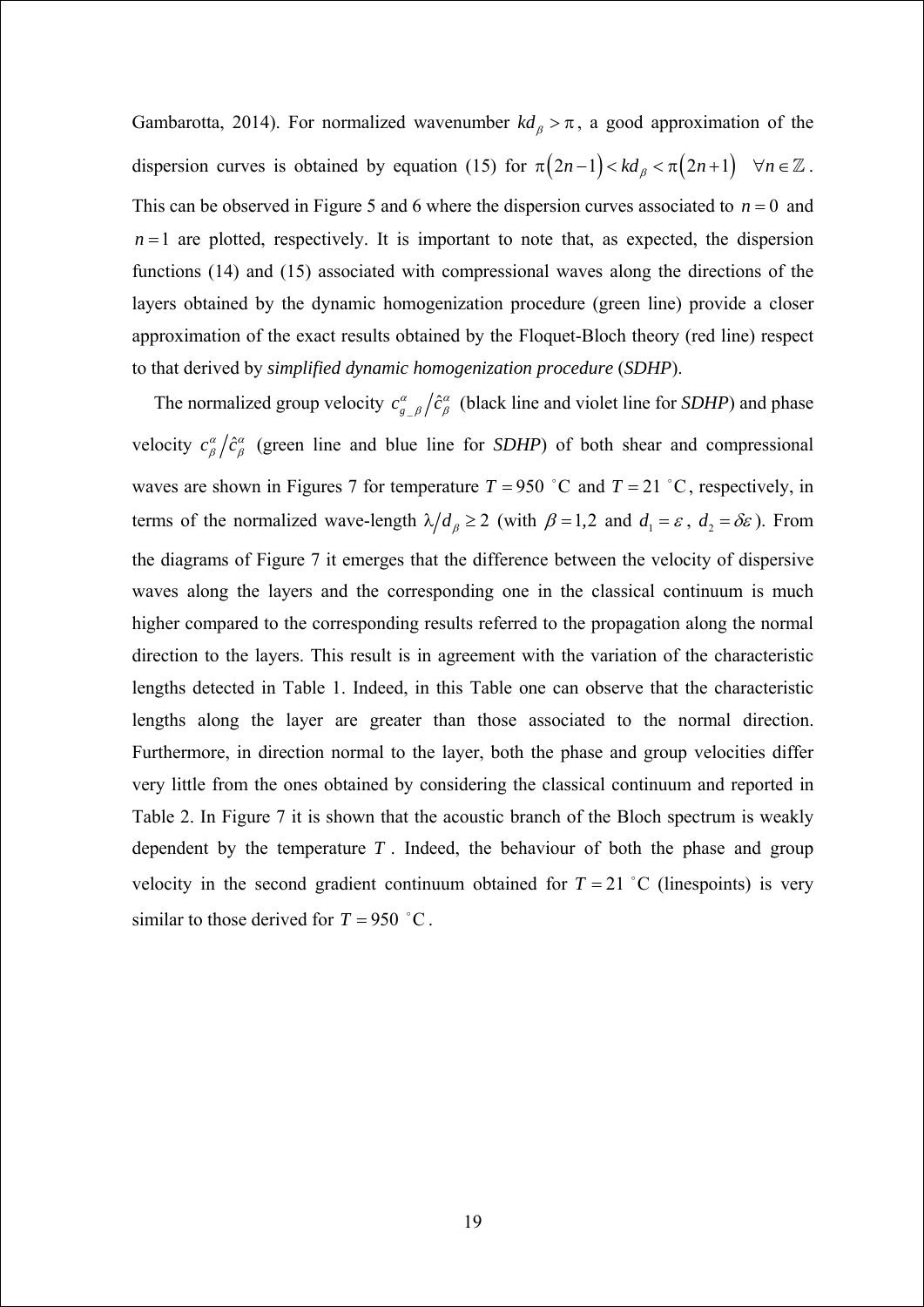

Figure 7: Shear and compressional waves in homogenized second gradient continuum: normalized phase and group velocities versus non-dimensional waveleght. Phase velocity: green line (blue line - *SDHP*) for  $T = 950$  °C; green linespoints (blue linespoints - *SDHP*) for  $T = 21$  °C. Group velocity: black line (violet line - *SDHP*) for  $T = 950$  °C; black linespoints (violet linespoints - *SDHP*) for  $T = 21^\circ \text{C}$ . (a) S. waves in e<sub>2</sub> direction; (b) C. waves in e<sub>2</sub> direction; (c) S. waves in  $e_1$  direction; (d) C. waves in  $e_1$  direction.

The results reported in Figures 5 and 6 show that the dynamic homogenization procedure introduced in Section 3 provides a sufficiently accurate approximation of the lowest (acoustic) branch of the Bloch spectrum for a wide range of wavelengths.

 Differently, the high frequencies range can be studied by means of FEM implementation of the Floquet-Bloch procedure described in Appendix B. In order to detect the presence of pass and stop frequency bands, full Bloch spectrum is determined and investigated. The normalized angular frequency  $\omega d_{\beta}/2\pi \hat{c}_{\beta}^{\alpha}$  in terms of the normalized wavenumber  $kd_\beta$  (with  $\beta = 1,2$  and  $d_1 = \varepsilon$ ,  $d_2 = \delta \varepsilon$ ) are shown in the diagrams of Figure 8 for  $T = 950$  °C (red line) and  $T = 21$  °C (cyan dash-dot line). The dispersion curves associated to the lower four branches of propagation are plotted for both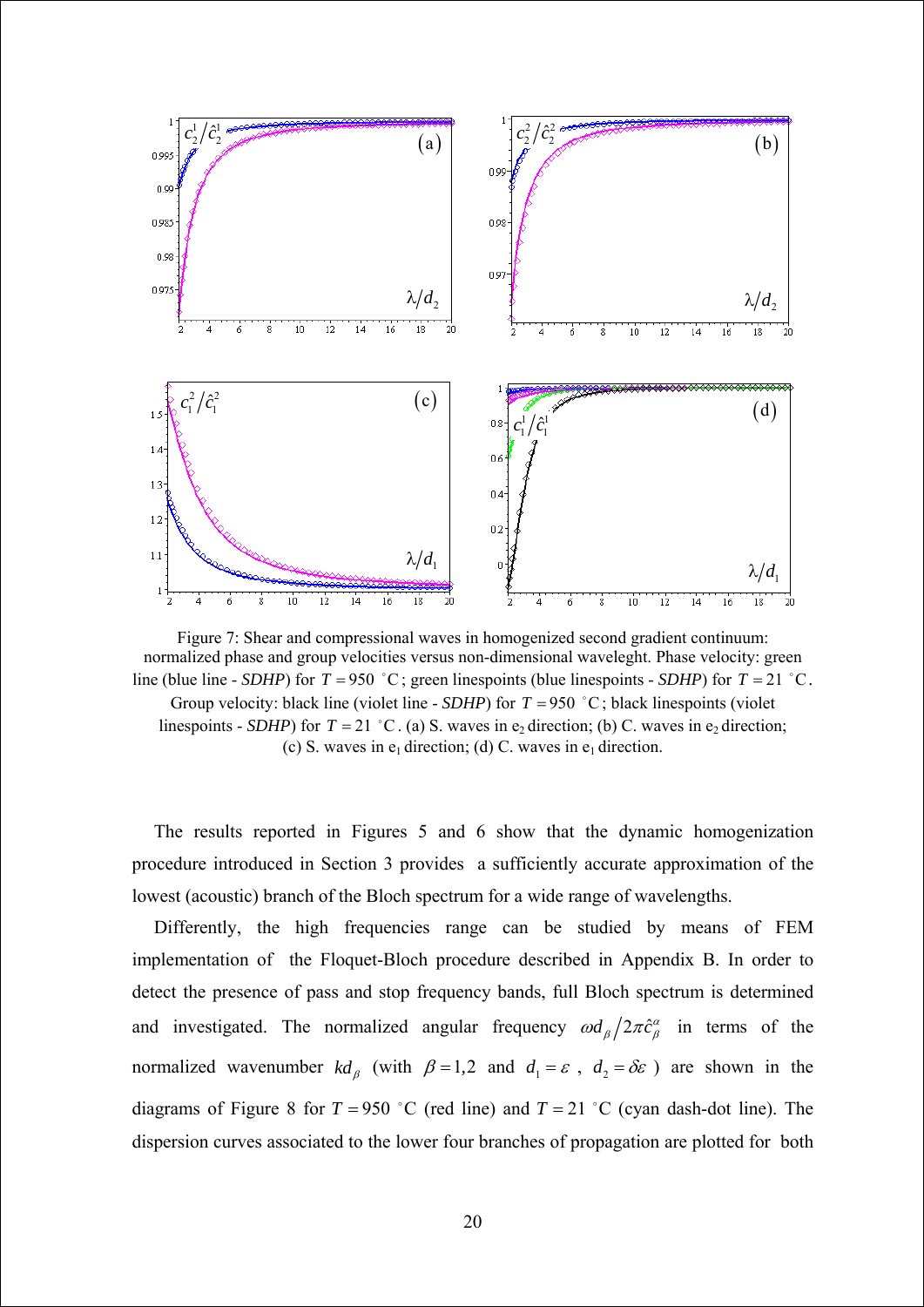shear and compressional waves travelling respectively along the directions of the layers and normal to the layers. The presence of Band-gaps is observed for both shear and compressional waves in the direction normal to the layer (Figure 8.a e 8.b). Conversely, band-gaps are not detected in the case where the propagation is directed along the layer (Figure 8.c and 8.d). These results are in agreement with those normally obtained in studies regarding waves propagation in three-layered materials. This means that the presence of voids associated to fuel/air channels in the considered bi-dimensional SOFC-like structure do not influence significantly the qualitative behaviour of the Bloch spectrum. As it can be observed in Figure 8, the temperature affect slightly the high-frequency branches of the Bloch spectrum. The band-gaps amplitude increases with the temperature. This is due to the fact that the velocity of propagation of both shear and compressional waves in first order homogeneous continuum decreases with an increasing of the temperature.



Figure 8: Shear and compressional waves for  $T = 950$  °C (red line) and  $T = 21$  °C (cyan dashdot line): dispersion curves in the Brillouin zone. (a) S. waves in  $e_2$  direction; (b) C. waves in  $e_2$ direction; (c) S. waves in  $e_1$  direction; (d) C. waves in  $e_1$  direction.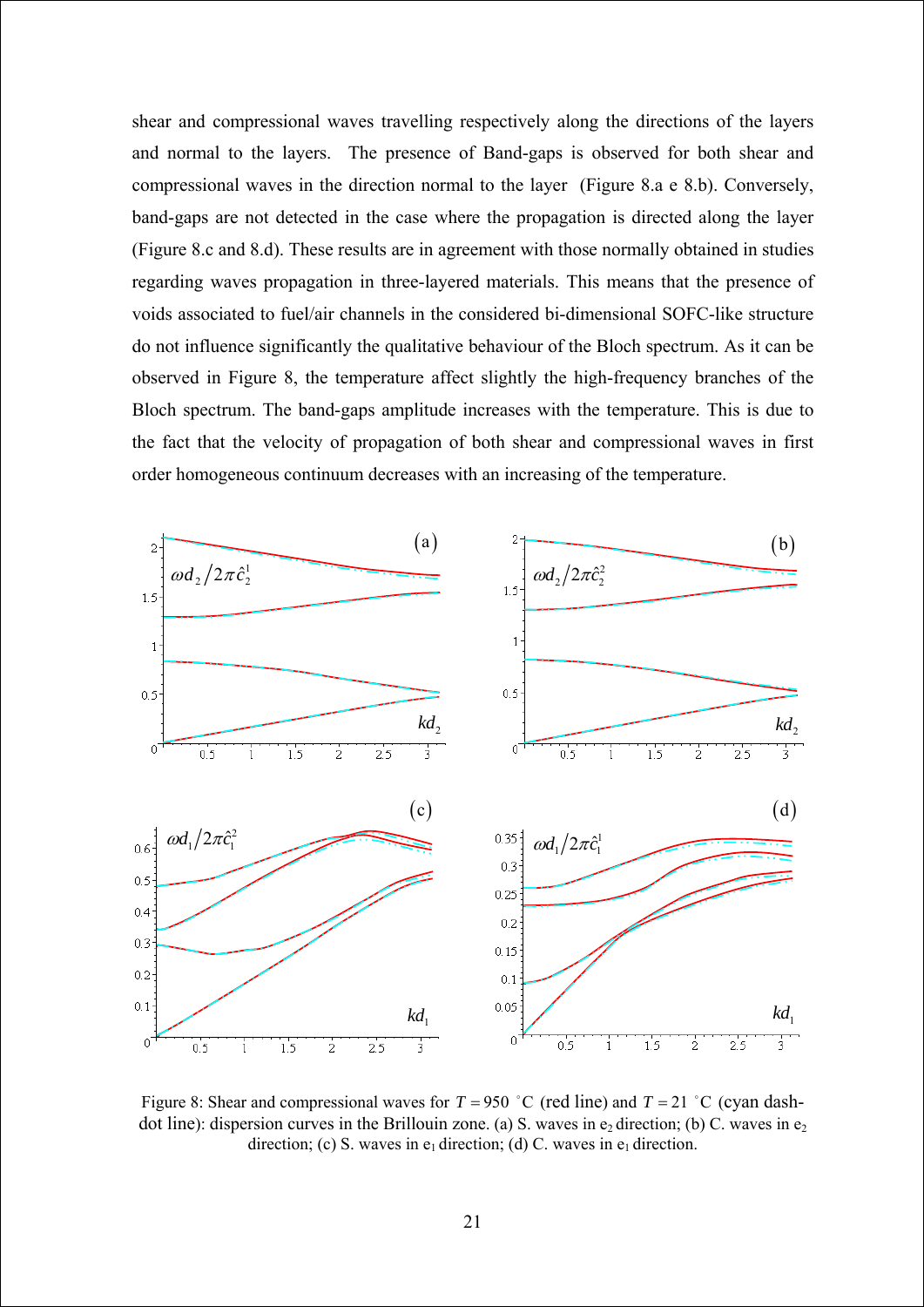As further example, let us consider solid oxide fuel cell (SOFC) characterized by the periodic cell having characteristic size  $\varepsilon = 100 \text{ }\mu\text{m}$  and  $\delta = 4.4 \text{ shown in Figure 4.b. In}$ order to test the influence of different elastic moduli of the cell elements on Bloch spectrum, the anode and the cathode elements are assumed to be realized with different materials. The constituents are assumed to be isotropic, perfectly bonded and in plane strain condition, the Young's moduli and Poisson ratios are given by  $E_1 = 155$  GPa,  $v_1 = 0.3$ ,  $E_2 = 40$  GPa,  $v_2 = 0.25$ ,  $E_3 = 130$  GPa,  $v_3 = 0.3$ ,  $E_4 = 60$  GPa,  $v_4 = 0.25$ , respectively for temperature  $T = 950$  °C (see Kuebler *et al.*, 2010). The mass density for the components is assumed  $\rho_1 = \rho_2 = \rho_3 = \rho_4 = 7$  g/cm<sup>3</sup>.

The velocity of the waves along direction **m** in the classical equivalent continuum is derived solving the following eigenvalue problem (Bedford and Drumheller, 1994)

$$
\begin{bmatrix} Q_{11}^2 - \langle \rho \rangle c^2 & Q_{12}^2 \\ Q_{21}^2 & Q_{22}^2 - \langle \rho \rangle c^2 \end{bmatrix} \begin{Bmatrix} A_1 \\ A_2 \end{Bmatrix} = \begin{Bmatrix} 0 \\ 0 \end{Bmatrix}
$$
 (17)

 $Q_p^2 = C_{i n_1 p r_2} m_n m_{r_2}$  being the component of the acoustical first order tensor,  $C_{i n_1 p r_2}$  the components of the classical overall elastic fourth order tensor (equation (9.1)) and *c* the eigenvalue having the meaning of wave phase velocity. For any wave direction vector **m** , the corresponding eigenvalues  $c^2$  ( $\zeta$  = 1,2) are related to the wave velocity  $\hat{c}$  in the first order homogenized continuum; the associated eigenvectors (of components  $A<sub>n</sub>$ ) identify the directions of polarization.

In order to study the pass and stop frequency bands, the Bloch spectrum corresponding to the periodic material reported in Figure 4 is fully obtained and analysed. The normalized angular frequency  $\omega d_{\beta}/2\pi \hat{c}_{\beta}^{*}$  in terms of the normalized wavenumber  $k d_{\beta}$  (with  $\beta = 1, 2$ and  $d_1 = \varepsilon$ ,  $d_2 = \delta \varepsilon$ ) in Figure 9 (with  $T = 950$  °C) per both *Cell A* (red line for symmetric and blue line for anti-symmetric mode) and *Cell B* (green dash-dot line). With the purpose of normalize the dispersion curves, the reference velocity value  $\hat{c}_\beta^* = \frac{1}{2} (\hat{c}_{1\beta} + \hat{c}_{2\beta})$  is introduced. Where  $\hat{c}_{1\beta}$ ,  $\hat{c}_{2\beta}$  are related to the eigenvalues  $c_\varsigma^2$  $(\varsigma = 1, 2)$  solution of the eigenvalue problem (17) for  $\mathbf{m} = \mathbf{e}_{\beta}$ . Assuming propagation along the direction of  $e_2$ , the eigenvalues are given by:  $\hat{c}_{1,2} = 2096.62 \text{ m/s}, \ \hat{c}_{2,2} = 3826.61 \text{ m/s}$ for *Cell B* and  $\hat{c}_{1,2} = 2113.59 \text{ m/s}, \hat{c}_{2,2} = 3864.45 \text{ m/s}$  (see Tab. 2) for *Cell A*. In this case,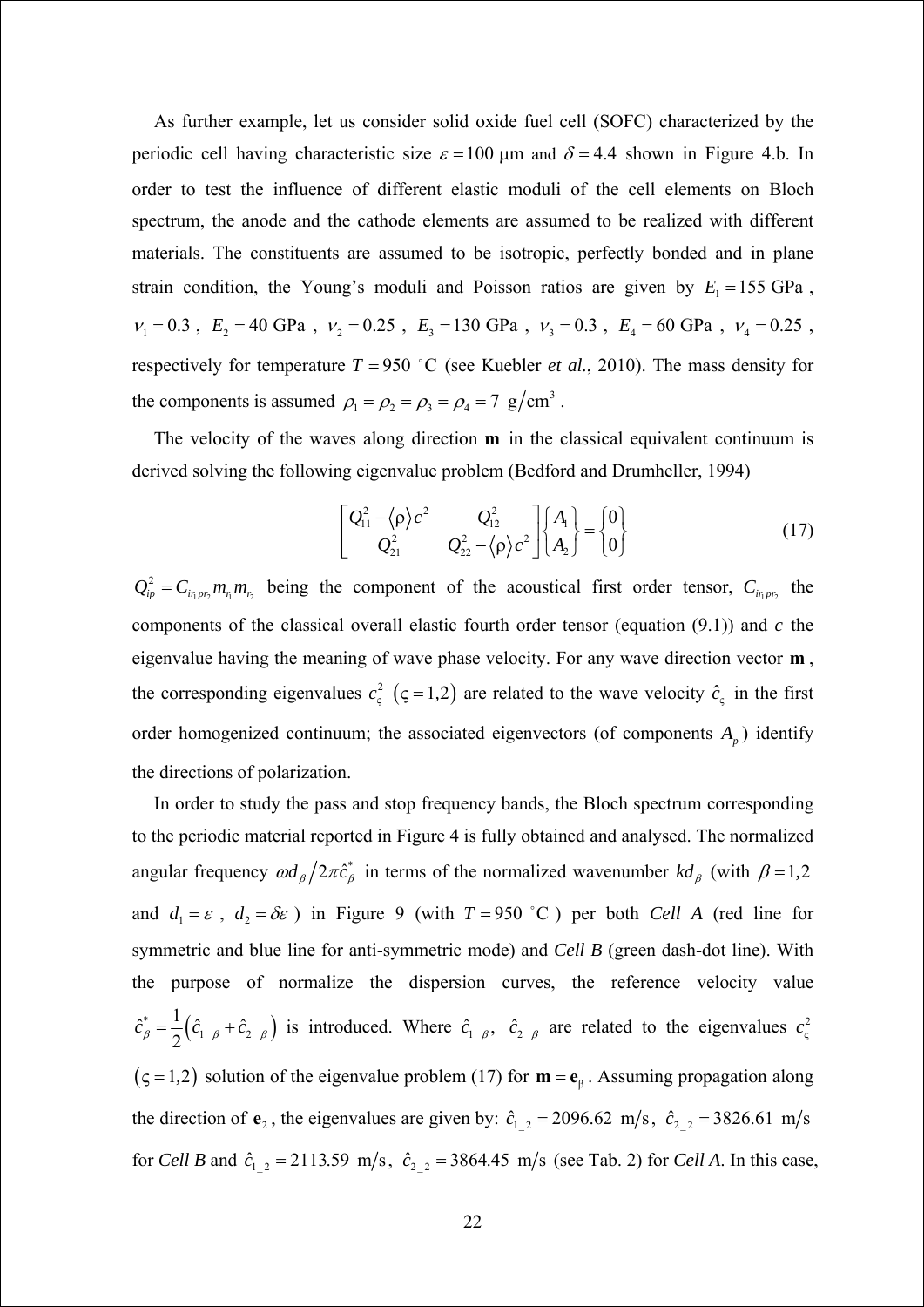the reference velocity  $\hat{c}^*_{\beta}$  is:  $\hat{c}^*_{2} = 2961.61$  m/s for *Cell B* and  $\hat{c}^*_{2} = 2989.02$  m/s for *Cell A*. If the waves propagate along of  $e_1$  the results are:  $\hat{c}_{1,1} = 2096.62 \text{ m/s}$ ,  $\hat{c}_{2-1} = 4409.85 \text{ m/s}, \qquad \hat{c}_1^* = 3253.23 \text{ m/s} \qquad \text{for} \qquad \text{Cell} \qquad B \qquad \text{and} \qquad \hat{c}_{1-1} = 2113.59 \text{ m/s},$  $\hat{c}_{2-1}$  = 4414.89 m/s (see Tab. 2),  $\hat{c}_2^*$  = 3264.24 m/s for *Cell A*.

In Figure 9 some differences between the Bloch spectra corresponding to *Cell A* and *Cell B* can be noted in the high frequencies branches. At low frequencies, the variation of elastic moduli of cathode and anode constituents ( $|E_4 - E_2| \approx 20 \text{ GPa}$ ), do not induce significative differences in the corresponding dispersion curves.



Figure 9: Dispersion curves in the Brillouin zone: normalized angular frequency  $\omega d_{\beta}/2\pi \hat{c}_{\beta}^{*}$ v.s. normalized wavenumber  $kd<sub>\beta</sub>$  for *Cell A* (red line S. waves and blue line C. waves) and for *Cell B* (green dash-dot line). (a) waves in  $e_2$  direction; (b) waves in  $e_1$  direction.

# **5. Conclusions**

Exact expressions for the overall elastic moduli and inertial terms of the second gradient continuum equivalent to multi-layered SOFC-like materials have been derived by means of dynamic homogenization procedure. The proposed approach allows a synthetic description of the size effects on mechanical properties of SOFC devices, avoiding the general local solution of dynamic problems in this kind of heterogeneous material and the connected challenging computational problems. The equivalent non-local continuum here defined by the homogenization method is particularly appropriate for modelling the SOFC's response in presence of strong stress gradients.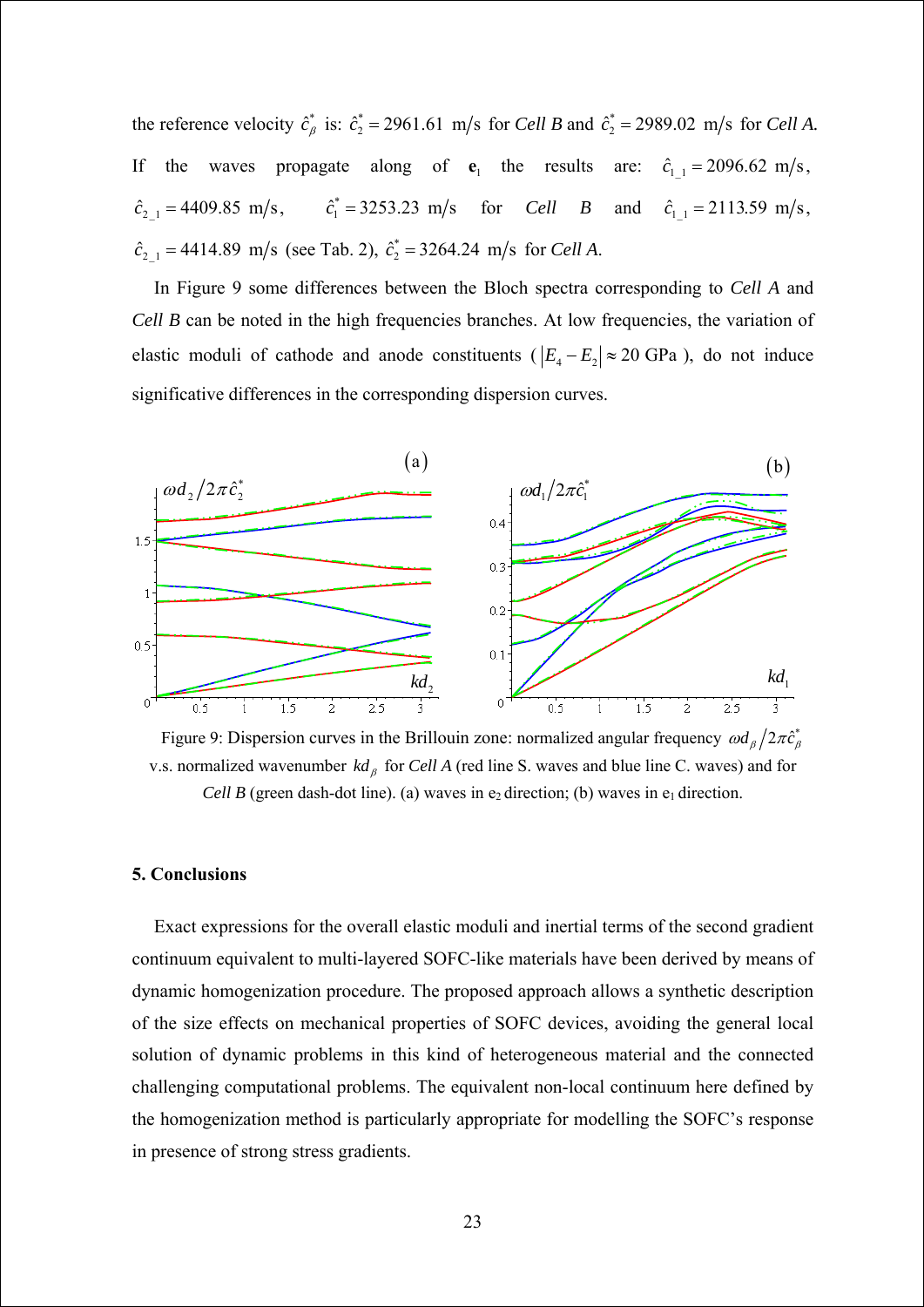The derived formulae for the overall elastic and inertial constants have been used together with analytical dispersion relations for studying acoustic waves propagation in non-local continuum media equivalent to periodic SOFC-like devices. Both shear and compressional acoustic waves have been considered, and the relative phase and group velocities in second gradient homogeneous media have been studied. The obtained results are in good agreement with those derived by the rigorous Floquet-Bloch approach.

From the waves propagation analysis it emerges that the difference between the velocity of dispersive waves along the layers and the corresponding one in the classical continuum is much higher compared to the corresponding results referred to the propagation along the normal direction to the layers. This means that the non-local effects quantified by the characteristic lengths are more relevant along the layer direction, whereas they are negligible in normal direction of the layer. The values of both the phase and group velocity is detected to be weakly dependent by the temperature of the media.

 High frequencies propagation branches are investigated by means of Floquet-Bloch approach. Band-gaps are detected for both shear and compressional waves propagating along the direction normal to the layer. Conversely, band-gaps are not detected in the case where the propagation is directed along the layer. This result is analogous to what is commonly observed in stratified materials without voids. It means that the presence of voids associated to fuel/air channels in the considered bi-dimensional SOFC-like devices do not influence significantly the qualitative behaviour of the Bloch spectrum. The analysis show that the difference between the values of the angular frequency belonging to adjacent dispersive branches increases with the temperature. This can be explained with the fact that the velocity of propagation of both shear and compessional waves in first order homogeneous continuum decreases with an increasing of the temperature.

The influence of lacking of centro-symmetry in the elastic properties of the periodic cell on the Bloch spectrum has been analyzed. The variation of elastic moduli of cathode and anode constituents do not influence significantly the dispersion relation of the waves in terms of normalized angular frequency.

The exact expressions obtained for the overall elastic moduli and inertial terms of nonlocal homogeneous continuum equivalent to periodic SOFC-like material have been tested by means of acoustic wave propagation analysis. This explicit expressions may represent a useful tool in order to optimize elastic properties for the design and realization of planar SOFC energy devices.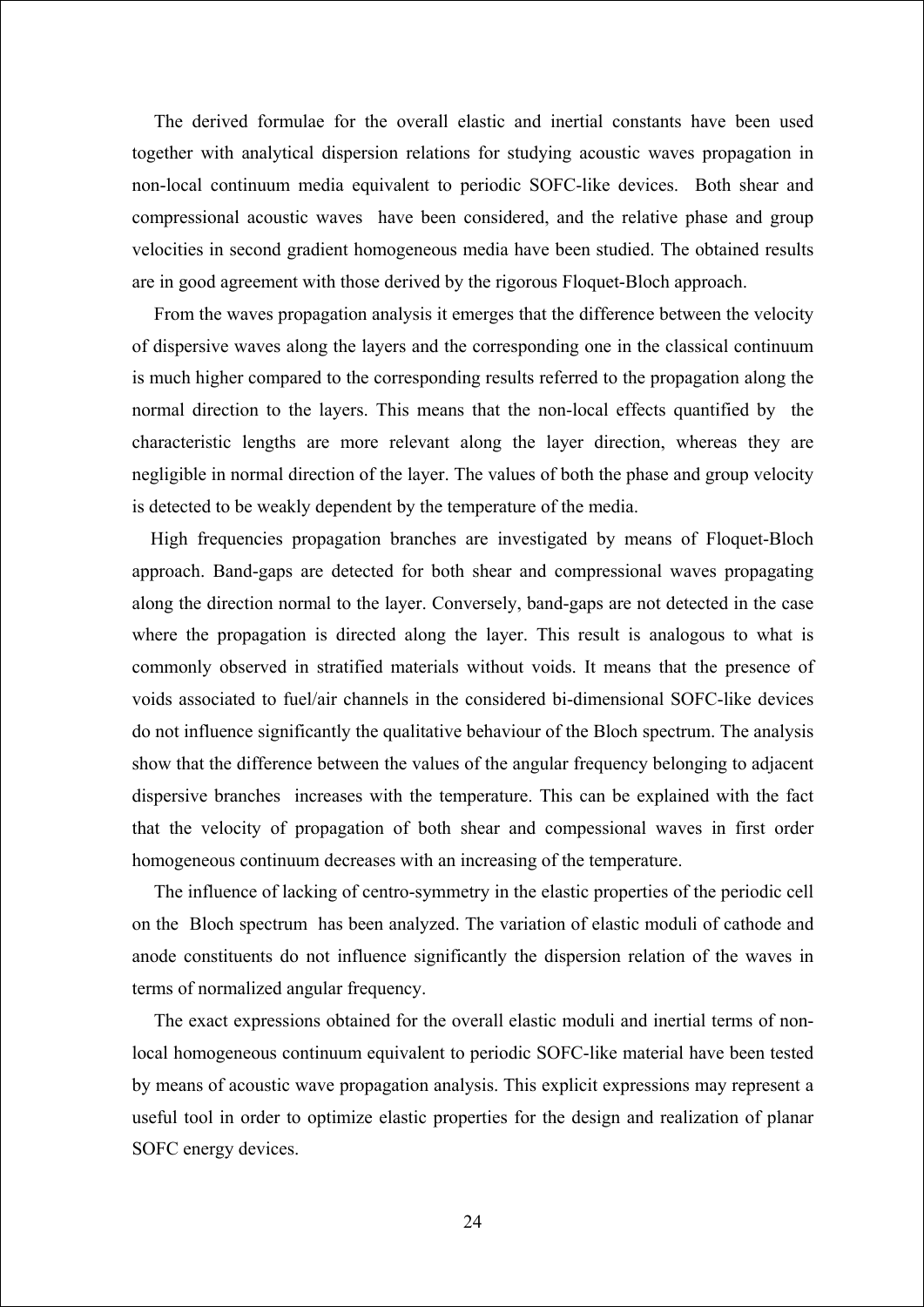# **Acknowledgements**

The authors gratefully thank financial support of the Italian Ministry of Education, University and Research in the framework of the FIRB project 2010, "Structural mechanics models for renewable energy applications".

# **References**

Addessi D., De Bellis M.L., Sacco E., Micromechanical analysis of heterogeneous materials subjected to overall Cosserat strains, *Mechanics Research Communications*, 54, 27-34, 2013.

Atkinson A., Sun B. Residual stress and thermal cycling of planar solid oxide fuel cells, *Materials Science and Technology*, **23** (10),1135–43, 2007.

Bakhvalov N.S., Panasenko G.P., Homogenization: Averaging Processes in Periodic Media. Nauka, Moscow (in Russian). English translation in: Mathematics and its Applications (Soviet Series) 36, Kluwer Academic Publishers, Dordrecht-Boston-London, 1984.

Bacca, M., Bigoni, D., Dal Corso, F. and Veber, D., Mindlin second-gradient elastic properties from dilute two-phase Cauchy-elastic composites. Part I: Closed form expression for the effective higher-order constitutive tensor, *Int. J. of Solids and Structures*, **50**, 4010-4019, 2013a.

Bacca, M., Bigoni, D., Dal Corso, F. and Veber, D., Mindlin second-gradient elastic properties from dilute two-phase Cauchy-elastic composites Part II: Higher-order constitutive properties and application cases, *International Journal of Solids and Structures*, **50**, 4020-4029, 2013b.

Bacca M., Dal Corso F. Veber D. and Bigoni D. Anisotropic effective higher-order response of heterogeneous Cauchy elastic materials, *Mechanics Research Communications*, **54**, 63-71, 2013c.

Bacigalupo A., Gambarotta L., Computational two-scale homogenization of periodic masonry: characteristic lengths and dispersive waves, *Computer Methods in Applied Mechanics and Engineering*, **213–216**, 16–28, 2012.

Bacigalupo A., Gambarotta L., Multi-scale strain-localization analysis of a layered strip with debonding interfaces, *International Journal of Solids and Structures*, **50**, 2061-2077, 2013a.

Bacigalupo A., Gambarotta L., Second-gradient homogenized model for wave propagation in heterogeneous periodic media, *International Journal of Solids and Structures*, **51**, 1052– 1065, 2013b.

Bacigalupo A., Second-order homogenization of periodic materials based on asymptotic approximation of the strain energy: formulation and validity limits, *Meccanica*, DOI 10.1007/s11012-014-9906-0, 2014 (to appear).

Bacigalupo A., Gambarotta L., Computational dynamic homogenization for the analysis of dispersive waves in layered rock masses with periodic fractures, *Computers&Geotechnics*, **56**, 61-68, 2014.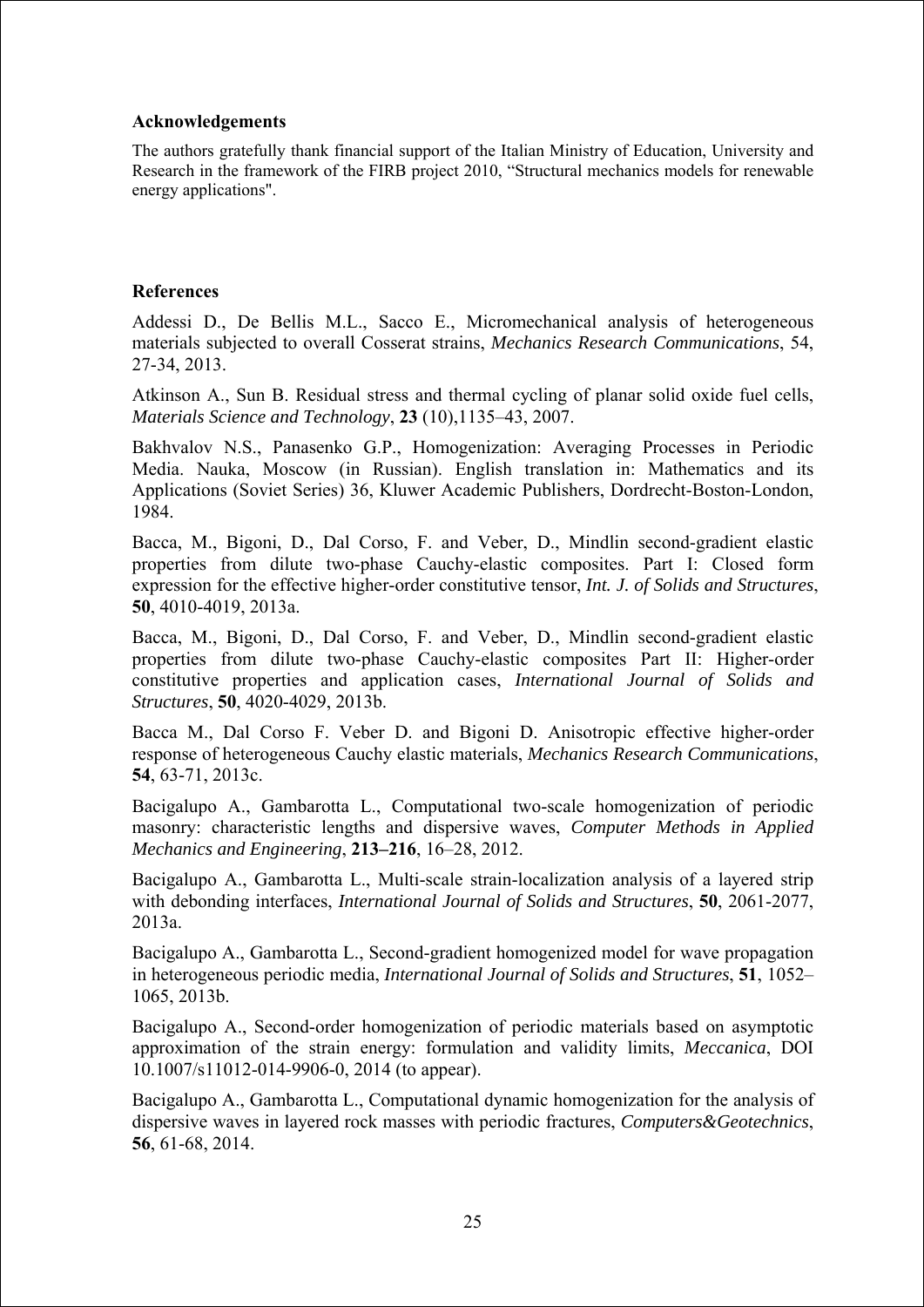Bedford A., Drumheller D.S., *Elastic Wave Propagation*, John Wiley & Sons, 1994.

Bove R., Ubertini S. (Eds.), Modeling Solid Oxide Fuel Cells: Methods, Procedures and Techniques, Springer, Netherlands, 2008.

Brandon N.P., Brett D.J., Engineering porous materials for fuel cell applications, *Phil. Trans R. Soc. A*, **364**, 147–159, 2006.

Colpan C.O., Dincer I., Hamdullahpur F., Areviewonmacrolevel modeling of planar solid oxide fuel cells, *Int. J. Energy Res*. **32**, 336–355, 2008.

De Bellis M.L., Addessi D., A Cosserat based multi-scale model for masonry structures, *International Journal for Multiscale Computational Engineering*, **9**, 543–563, 2011.

Deseri L, Owen D.R., Toward a field theory for elastic bodies undergoing disarrangements, *J. Elast*., **70** (1), 197–236, 2003.

Deseri L., Owen D.R., Submacroscopically stable equilibria of elastic bodies undergoing disarrangements and dissipation, *Math. Mech. Solids*, **15** (6), 611–638, 2010.

Forest S., Sab K., Cosserat overall modeling of heterogeneous materials, *Mech. Res. Comm.*, **25**, 449-454, 1998.

Forest S., Trinh D.K., Generalised continua and non-homogeneous boundary conditions in homogenisation methods, *ZAMM Z. Angew. Math. Mech*., **91**, No. 2, 90–109, 2011.

Hajimolana S.A., Hussain M.A., Wan Daud W.M.A., Soroush M., Shamiri A., Mathematical modeling of solid oxide fuel cells: a review, Renew. Sustain. Energy Rev. **15** (4), 1893–1917, 2011.

Kakaç S., Pramuanjaroenkij A., Zhou X.Y., A review of numerical modeling of solid oxide fuel cells, *Int. J. Hydrogen Energy*, **32**, 761–786, 2007.

Kanoute P., Boso D.P., Chaboche J.L., Schrefler B.A., Multiscale methods for composites: a review. Archives of Computational Methods in Engineering, **16**, 31–75, 2009.

Kim J.H., Liu W.K., Lee C. Multi-scale solid oxide fuel cell materials modeling. *Computational Mechanics*; **44** (5), 683–703, 2009.

Kuebler J., Vogt U.F., Haberstock D., Sfeir J., Mai A., Hocker T. Roos M., Simulation and validation of thermo-mechanical stresses in planar SOFCs, *Fuel Cells*, **10** (6), 1066-1073, 2010.

Mindlin R.D., Micro-structure in linear elasticity, *Arch. Ration. Mech. Anal.*, 16, 51–78, 1964.

Nemat-Nasser S., Willis J.R., Srivastava A., Amirkhizi A.V., Homogenization of periodic elastic composites and locally resonant sonic materials, Physical Review B, **83**, 104103, 2011.

Pitakthapanaphong S., Busso E.P., Finite element analysis of the fracture behaviour of multi layered systems used in solid oxide fuel cell applications. *Modelling and Simulation in Materials Science and Engineering*, **13** (4), 531-540, 2005.

Salvadori A., Bosco E., Grazioli D., A computational homogenization approach for Li-ion battery cells: Part1 – formulation, *Journal of the Mechanics and Physics of Solids*, **65**, 114–137, 2014.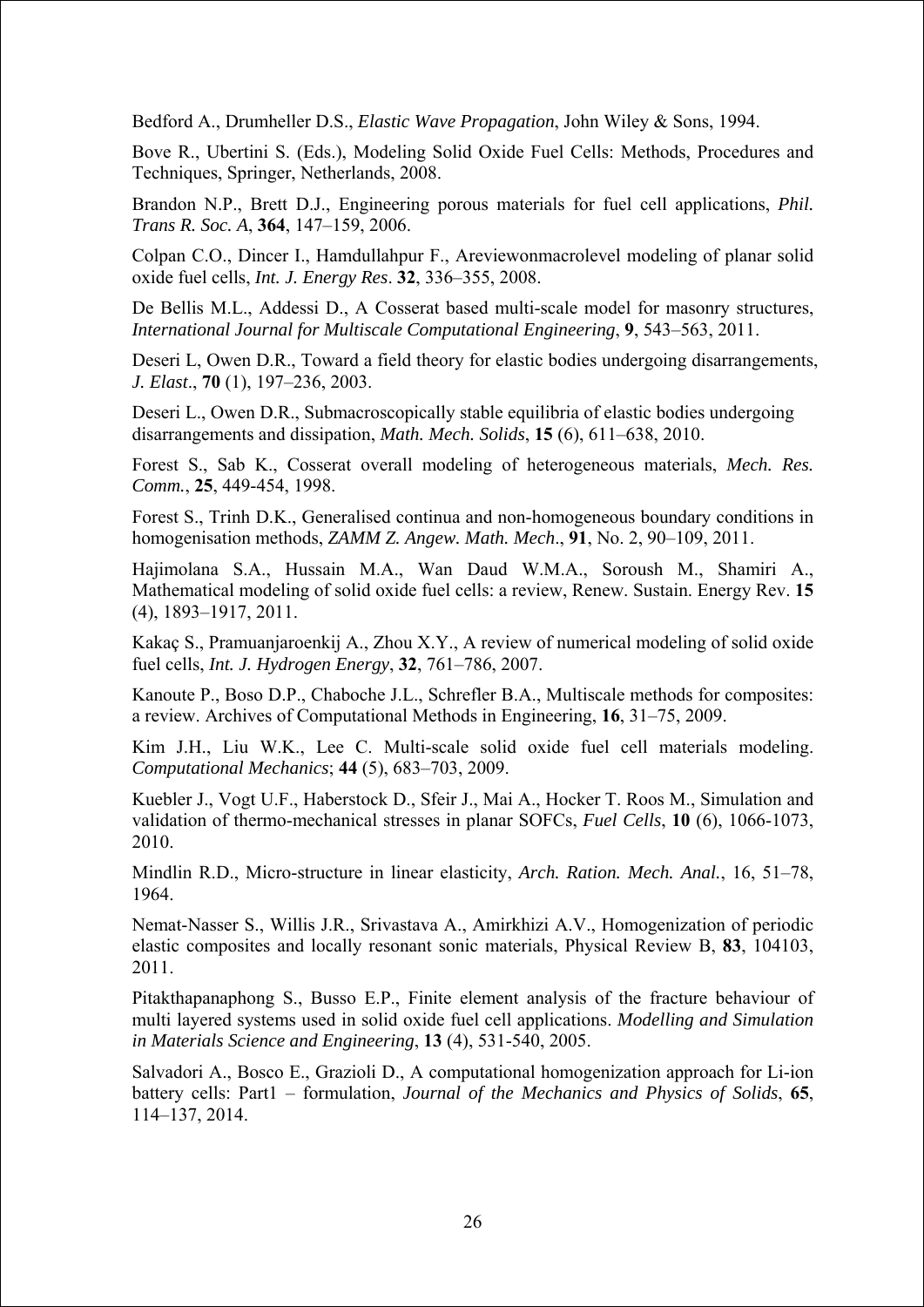Schrefler B.A., Boso D.P., Pesavento F., Gawin D., Marek L., Mathematical and numerical multi-scale modeling of multiphysics problems, Computer Assisted Mechanics and Engineering Sciences, **18**, 91–113, 2011.

Smyshlyaev V.P., Cherednichenko K.D., On rigorous derivation of strain gradient effects in the overall behaviour of periodic heterogeneous media, J. Mechanics and Physics of Solids, **48**, 1325–1357, 2000.

Sun C.T., Huang G.L., Modeling Heterogeneous Media with Microstructures of Different Scales, *J. of Applied Mechanics*, ASME, **74**, 203-209, 2007.

Wang Z.-P., Sun C.T., Modelling micro-inertia in heterogeneous materials under dynamic loading, *Wave Motion*, **36**, 473-485, 2002.

Zhang H.W., Zhang S., Bi J.Y., Schrefler B.A., Thermomechanical analysis of periodic multiphase materials by a multiscale asymptotic homogenization approach. Int J Numer Methods Eng, 69 (1), 87–113, 2007.

Zhu W.Z., Deevi S.C., A review on the status of anode materials for solid oxide fuel cells, *Mater. Sci. Eng. A*, **362**, 228–239, 2003.

# **Appendix A**

The localization tensors  $B_{ijpq}^H$ ,  $B_{ijpq}^{\kappa}$  and  $A_{pqijkh}^{H-\kappa}$  in the overall elastic moduli expressed in equation (9) take the form

$$
B_{ijpq}^H \left( \xi = \frac{\mathbf{x}}{\varepsilon} \right) = \frac{1}{4} \left( \delta_{ip} \delta_{jq} + N_{ipq,j}^1 + \delta_{jp} \delta_{iq} + N_{jpq,i}^1 + \delta_{iq} \delta_{jp} + N_{ipp,j}^1 + \delta_{jq} \delta_{ip} + N_{jp,i}^1 \right),
$$
  
\n
$$
B_{ijpqr}^{\kappa} \left( \xi = \frac{\mathbf{x}}{\varepsilon} \right) = \frac{1}{4} \left( N_{ipq}^1 \delta_{jr} + N_{ipr}^1 \delta_{qi} + 2N_{ipqr,j}^2 + N_{jpq}^1 \delta_{ir} + N_{jp}^1 \delta_{qi} + 2N_{jpqr,i}^2 \right),
$$
  
\n
$$
A_{pqjhk}^H \left( \xi = \frac{\mathbf{x}}{\varepsilon} \right) = \left( C_{jkih}^m N_{ipqr}^2 + C_{jkir}^m N_{ipqh}^2 + C_{jkiq}^m N_{iprh}^2 + C_{jhir}^m N_{ipqr}^2 + C_{jhir}^m N_{ipqk}^2 + C_{jhiq}^m N_{iprk}^2 + C_{jhiq}^m N_{iprk}^2 + C_{jhiq}^m N_{iprk}^2 + C_{jhiq}^m N_{jkh}^2 + C_{pqih}^m N_{ijkr}^2 + C_{pqih}^m N_{ijkr}^2 + C_{priq}^m N_{ijkq}^2 + C_{prik}^m N_{ijpq}^2 + C_{prik}^m N_{ijpq}^2 \right) +
$$
  
\n
$$
+ \frac{1}{2} \left( C_{sir}^m N_{ijkh}^2 N_{spq,t}^1 + C_{srir}^m N_{sjkh}^2 N_{ipq,t}^1 + C_{shir}^m N_{sjk}^2 N_{ipq,t}^1 + C_{siki}^m N_{sjk}^2 N_{ipr,t}^1 + C_{skir}^m N_{sjpq,t}^2 N_{spq,t}^1 + C_{skir}^m N_{sjph}^2 N_{jpr,t}^1 + C_{skir}^m N_{sjph}^2 N_{jpr,t}^1 + C_{skir}^m N_{sjpq,t}^2 N_{jpr,t}^1 + C_{skir}^m N_{sjpq,t}^2 N_{jpr
$$